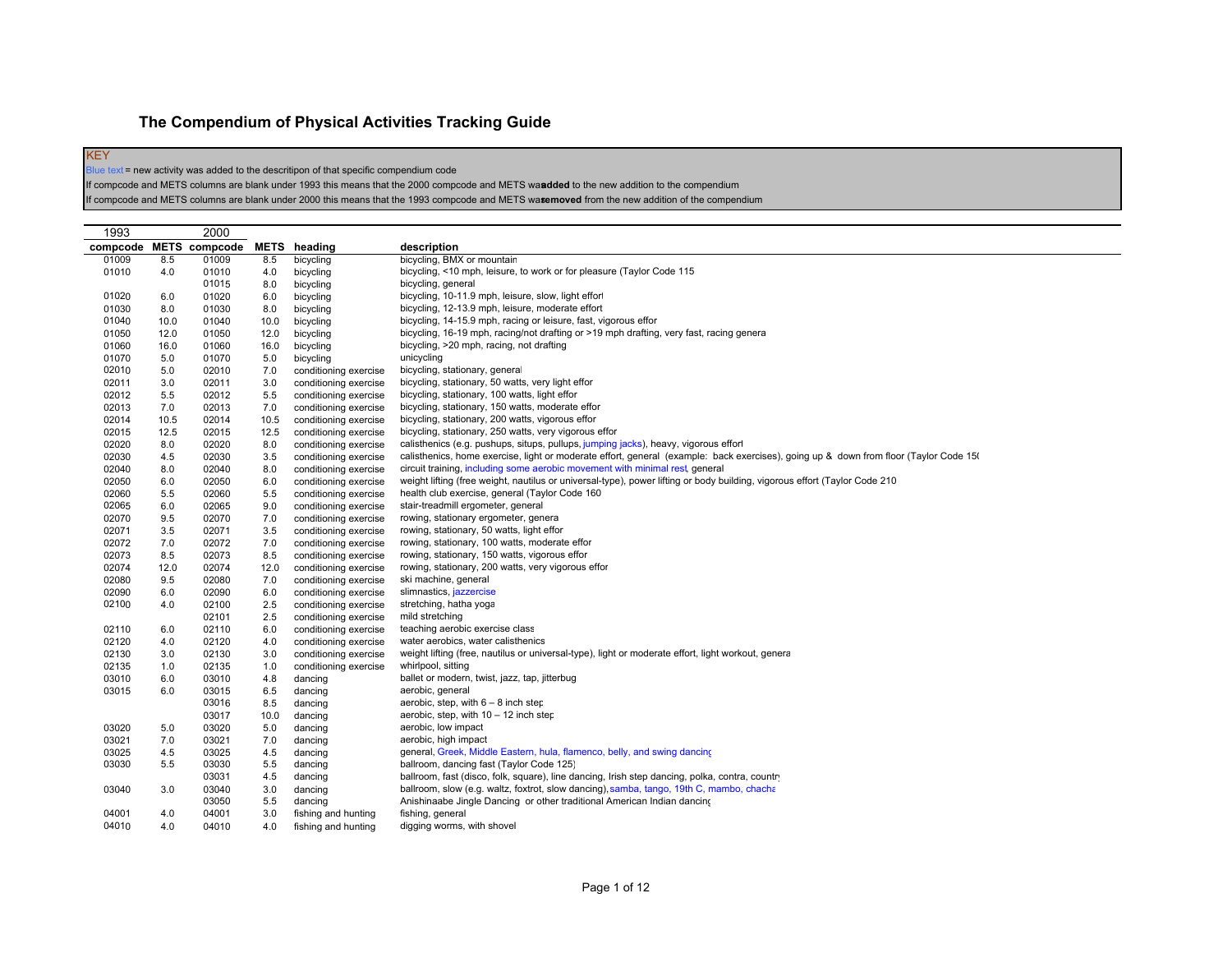| 1993     |     | 2000                 |     |                     |                                                                                                                           |
|----------|-----|----------------------|-----|---------------------|---------------------------------------------------------------------------------------------------------------------------|
| compcode |     | <b>METS</b> compcode |     | <b>METS</b> heading | description                                                                                                               |
| 04020    | 5.0 | 04020                | 4.0 | fishing and hunting | fishing from river bank and walking                                                                                       |
| 04030    | 2.5 | 04030                | 2.5 | fishing and hunting | fishing from boat, sitting                                                                                                |
| 04040    | 3.5 | 04040                | 3.5 | fishing and hunting | fishing from river bank, standing (Taylor Code 660)                                                                       |
| 04050    | 6.0 | 04050                | 6.0 | fishing and hunting | fishing in stream, in waders (Taylor Code 670)                                                                            |
| 04060    | 2.0 | 04060                | 2.0 | fishing and hunting | fishing, ice, sitting                                                                                                     |
| 04070    | 2.5 | 04070                | 2.5 | fishing and hunting | hunting, bow and arrow or crossbow                                                                                        |
| 04080    | 6.0 | 04080                | 6.0 | fishing and hunting | hunting, deer, elk, large game (Taylor Code 170)                                                                          |
| 04090    | 2.5 | 04090                | 2.5 | fishing and hunting | hunting, duck, wading                                                                                                     |
| 04100    | 5.0 | 04100                | 5.0 | fishing and hunting | hunting, general                                                                                                          |
| 04110    | 6.0 | 04110                | 6.0 | fishing and hunting | hunting, pheasants or grouse (Taylor Code 680                                                                             |
| 04120    | 5.0 | 04120                | 5.0 | fishing and hunting | hunting, rabbit, squirrel, prairie chick, raccoon, small game (Taylor Code 690)                                           |
| 04130    | 2.5 | 04130                | 2.5 | fishing and hunting | pistol shooting or trap shooting, standing                                                                                |
| 05010    | 2.5 | 05010                | 3.3 | home activities     | carpet sweeping, sweeping floors                                                                                          |
| 05020    | 4.5 | 05020                | 3.0 | home activities     | cleaning, heavy or major (e.g. wash car, wash windows, clean garage), vigorous effor                                      |
|          |     | 05021                | 3.5 | home activities     | mopping                                                                                                                   |
|          |     | 05025                | 2.5 | home activities     | multiple household tasks all at once, light effor                                                                         |
|          |     | 05026                | 3.5 | home activities     | multiple household tasks all at once, moderate effor                                                                      |
|          |     | 05027                | 4.0 | home activities     | multiple household tasks all at once, vigorous effor                                                                      |
| 05030    | 3.5 | 05030                | 3.0 | home activities     | cleaning, house or cabin, genera                                                                                          |
| 05040    | 2.5 | 05040                | 2.5 | home activities     | cleaning, light (dusting, straightening up, changing linen, carrying out trash                                            |
| 05041    | 2.3 | 05041                | 2.3 | home activities     | wash dishes - standing or in general (not broken into stand/walk components                                               |
| 05042    | 2.3 | 05042                | 2.5 | home activities     | wash dishes; clearing dishes from table - walking                                                                         |
|          |     | 05043                | 3.5 | home activities     | vacuuming                                                                                                                 |
|          |     | 05045                | 6.0 | home activities     | butchering animals                                                                                                        |
| 05050    | 2.5 | 05050                | 2.0 | home activities     | cooking or food preparation - standing or sitting or in general (not broken into stand/walk components), manual appliance |
| 05051    | 2.5 | 05051                | 2.5 | home activities     | serving food, setting table - implied walking or standing                                                                 |
| 05052    | 2.5 | 05052                | 2.5 | home activities     | cooking or food preparation - walking                                                                                     |
|          |     | 05053                | 2.5 | home activities     | feeding animals                                                                                                           |
| 05055    | 2.5 | 05055                | 2.5 | home activities     | putting away groceries (e.g. carrying groceries, shopping without a grocery cart), carrying packages                      |
| 05056    | 8.0 | 05056                | 7.5 | home activities     | carrying groceries upstairs                                                                                               |
|          |     | 05057                | 3.0 | home activities     | cooking Indian bread on an outside stove                                                                                  |
| 05060    | 3.5 | 05060                | 2.3 | home activities     | food shopping with or without a grocery cart, standing or walking                                                         |
| 05065    | 2.0 | 05065                | 2.3 | home activities     | non-food shopping, standing or walking                                                                                    |
| 05066    | 2.3 |                      |     | home activities     | walking shopping (non-grocery shopping)                                                                                   |
| 05070    | 2.3 | 05070                | 2.3 | home activities     | ironing                                                                                                                   |
| 05080    | 1.5 | 05080                | 1.5 | home activities     | sitting - knitting, sewing, lt. wrapping (presents)                                                                       |
| 05090    | 2.0 | 05090                | 2.0 | home activities     | implied standing - laundry, fold or hang clothes, put clothes in washer or dryer, packing suitcase                        |
| 05095    | 2.3 | 05095                | 2.3 | home activities     | implied walking - putting away clothes, gathering clothes to pack, putting away laundn                                    |
| 05100    | 2.0 | 05100                | 2.0 | home activities     | making bed                                                                                                                |
| 05110    | 5.0 | 05110                | 5.0 | home activities     | maple syruping/sugar bushing (including carrying buckets, carrying wood)                                                  |
| 05120    | 6.0 | 05120                | 6.0 | home activities     | moving furniture, household items, carrying boxes                                                                         |
| 05130    | 5.5 | 05130                | 3.8 | home activities     | scrubbing floors, on hands and knees, scrubbing bathroom, bathtub                                                         |
| 05140    | 4.0 | 05140                | 4.0 | home activities     | sweeping garage, sidewalk or outside of house                                                                             |
| 05145    | 7.0 |                      |     | home activities     | moving household items, carrying boxes                                                                                    |
| 05146    | 3.5 | 05146                | 3.5 | home activities     | standing - packing/unpacking boxes, occasional lifting of household items light - moderate effor                          |
| 05147    | 3.0 | 05147                | 3.0 | home activities     | implied walking - putting away household items - moderate effor                                                           |
|          |     | 05148                | 2.5 | home activities     | watering plants                                                                                                           |
|          |     | 05149                | 2.5 | home activities     | building a fire inside                                                                                                    |
| 05150    | 9.0 | 05150                | 9.0 | home activities     | moving household items upstairs, carrying boxes or furniture                                                              |
| 05160    | 2.5 | 05160                | 2.0 | home activities     | standing - light (pump gas, change light bulb, etc.)                                                                      |
| 05165    | 3.0 | 05165                | 3.0 | home activities     | walking - light, non-cleaning (readying to leave, shut/lock doors, close windows, etc.                                    |
| 05170    | 2.5 | 05170                | 2.5 | home activities     | sitting - playing with child(ren) – light, only active periods                                                            |
| 05171    | 2.8 | 05171                | 2.8 | home activities     | standing - playing with child(ren) – light, only active periods                                                           |
| 05175    | 4.0 | 05175                | 4.0 | home activities     | walk/run - playing with child(ren) - moderate, only active periods                                                        |
| 05180    | 5.0 | 05180                | 5.0 | home activities     | walk/run - playing with child(ren) - vigorous, only active periods                                                        |
|          |     | 05181                | 3.0 | home activities     | carrying small children                                                                                                   |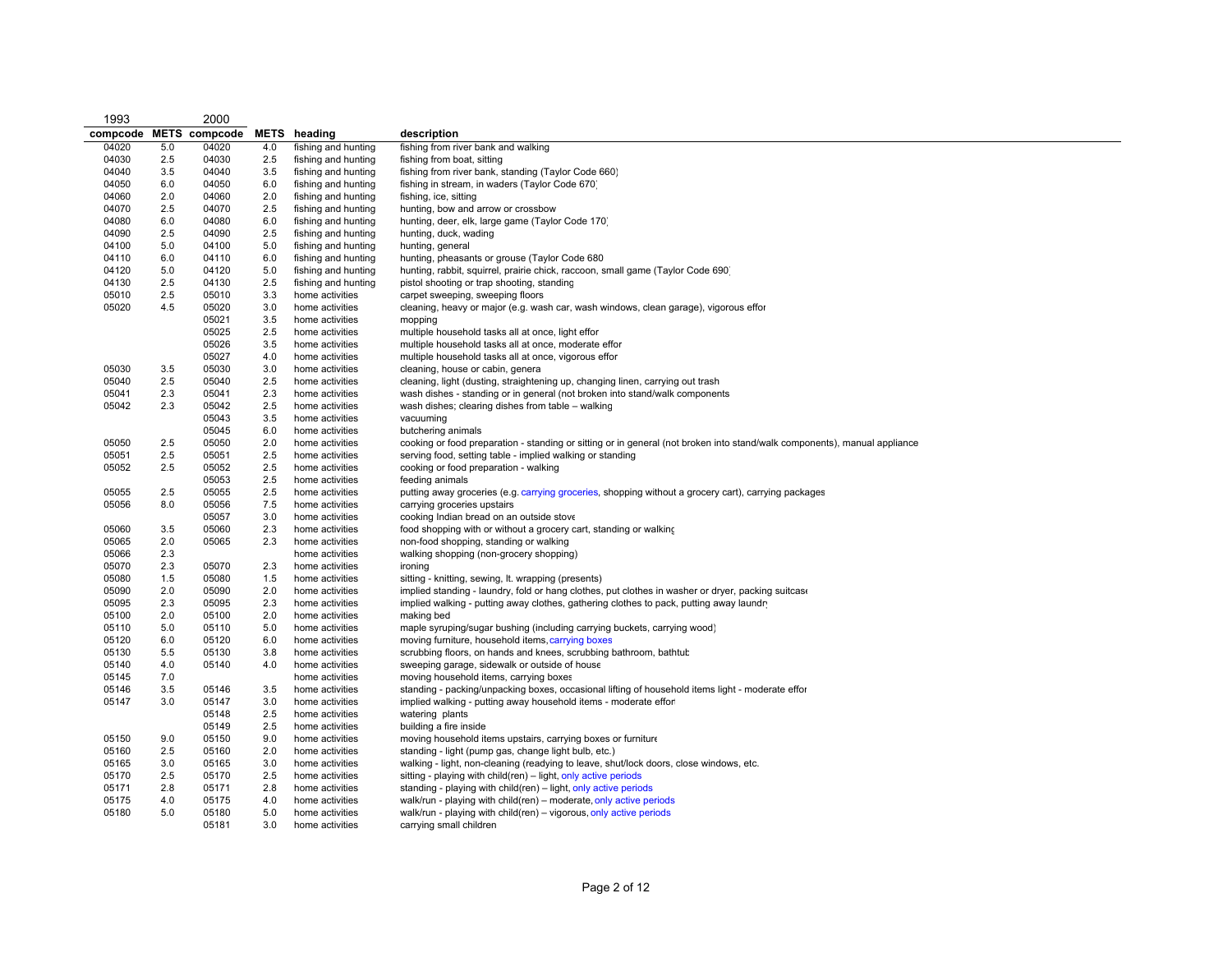| 1993     |       | 2000                 |             |                  |                                                                                                                        |
|----------|-------|----------------------|-------------|------------------|------------------------------------------------------------------------------------------------------------------------|
| compcode |       | <b>METS</b> compcode | <b>METS</b> | heading          | description                                                                                                            |
| 05185    | 3.0   | 05185                | 2.5         | home activities  | child care: sitting/kneeling - dressing, bathing, grooming, feeding, occasional lifting of child-light effort, general |
| 05186    | 3.5   | 05186                | 3.0         | home activities  | child care: standing - dressing, bathing, grooming, feeding, occasional lifting of child-light effor                   |
|          |       | 05187                | 4.0         | home activities  | elder care, disabled adult, only active periods                                                                        |
|          |       | 05188                | 1.5         | home activities  | reclining with baby                                                                                                    |
|          |       | 05190                | 2.5         | home activities  | sit, play ing with animals, light, only active periods                                                                 |
|          |       | 05191                | 2.8         | home activities  | stand, playing with animals, light, only active periods                                                                |
|          |       | 05192                | 2.8         | home activities  | walk/run, playing with animals, light, only active periods                                                             |
|          |       | 05193                | 4.0         | home activities  | walk/run, playing with animals, moderate, only active periods                                                          |
|          |       | 05194                | 5.0         | home activities  | walk/run, playing with animals, vigorous, only active periods                                                          |
|          |       | 05195                | 3.5         | home activities  | standing - bathing dog                                                                                                 |
| 06010    | 3.0   | 06010                | 3.0         | home repair      | airplane repair                                                                                                        |
| 06020    | 4.5   | 06020                | 4.0         | home repair      | automobile body work                                                                                                   |
| 06030    | 3.0   | 06030                | 3.0         | home repair      | automobile repair                                                                                                      |
| 06040    | 3.0   | 06040                | 3.0         | home repair      | carpentry, general, workshop (Taylor Code 620)                                                                         |
| 06050    | 6.0   | 06050                | 6.0         | home repair      | carpentry, outside house, installing rain gutters, building a fence, (Taylor Code 640)                                 |
| 06060    | 4.5   | 06060                | 4.5         | home repair      | carpentry, finishing or refinishing cabinets or furniture                                                              |
| 06070    | 7.5   | 06070                | 7.5         | home repair      | carpentry, sawing hardwood                                                                                             |
| 06080    | 5.0   | 06080                | 5.0         | home repair      | caulking, chinking log cabin                                                                                           |
| 06090    | 4.5   | 06090                | 4.5         | home repair      | caulking, except log cabin                                                                                             |
| 06100    | 5.0   | 06100                | 5.0         | home repair      | cleaning gutters                                                                                                       |
| 06110    | 5.0   | 06110                | 5.0         | home repair      | excavating garage                                                                                                      |
| 06120    | 5.0   | 06120                | 5.0         | home repair      | hanging storm windows                                                                                                  |
| 06130    | 4.5   | 06130                | 4.5         | home repair      | laying or removing carpet                                                                                              |
| 06140    | 4.5   | 06140                | 4.5         | home repair      | laying tile or linoleum, repairing appliances                                                                          |
| 06150    | 5.0   | 06150                | 5.0         | home repair      | painting, outside home (Taylor Code 650)                                                                               |
| 06160    | 4.5   | 06160                | 3.0         | home repair      | painting, papering, plastering, scraping, inside house, hanging sheet rock, remodeling                                 |
|          |       | 06165                | 4.5         | home repair      | painting, (Taylor Code 630)                                                                                            |
| 06170    | 3.0   | 06170                | 3.0         | home repair      | put on and removal of tarp - sailboat                                                                                  |
| 06180    | 6.0   | 06180                | 6.0         | home repair      | roofing                                                                                                                |
| 06190    | 4.5   | 06190                | 4.5         | home repair      | sanding floors with a power sander                                                                                     |
| 06200    | 4.5   | 06200                | 4.5         | home repair      | scraping and painting sailboat or powerboat                                                                            |
| 06210    | 5.0   | 06210                | 5.0         | home repair      | spreading dirt with a shovel                                                                                           |
| 06220    | 4.5   | 06220                | 4.5         | home repair      | washing and waxing hull of sailboat, car, powerboat, airplane                                                          |
| 06230    | 4.5   | 06230                | 4.5         | home repair      | washing fence, painting fence                                                                                          |
| 06240    | 3.0   | 06240                | 3.0         | home repair      | wiring, plumbing                                                                                                       |
| 07010    | 0.9   | 07010                | 1.0         | inactivity quiet | lying quietly, watching television                                                                                     |
|          |       | 07011                | 1.0         | inactivity quiet | lying quietly, doing nothing, lying in bed awake, listening to music (not talking or reading                           |
| 07020    | 1.0   | 07020                | 1.0         | inactivity quiet | sitting quietly and watching television                                                                                |
|          |       | 07021                | 1.0         | inactivity quiet | sitting quietly, sitting smoking, listening to music (not talking or reading), watching a movie in a theate            |
| 07030    | 0.9   | 07030                | 0.9         | inactivity quiet | sleeping                                                                                                               |
| 07040    | $1.2$ | 07040                | $1.2$       | inactivity quiet | standing quietly (standing in a line)                                                                                  |
| 07050    | 1.0   | 07050                | 1.0         | inactivity light | reclining - writing                                                                                                    |
| 07060    | 1.0   | 07060                | 1.0         | inactivity light | reclining - talking or talking on phone                                                                                |
| 07070    | 1.0   | 07070                | 1.0         | inactivity light | reclining - reading                                                                                                    |
|          |       | 07075                | 1.0         | inactivity light | meditating                                                                                                             |
| 08010    | 5.0   | 08010                | 5.0         | lawn and garden  | carrying, loading or stacking wood, loading/unloading or carrying lumber                                               |
| 08020    | 6.0   | 08020                | 6.0         | lawn and garden  | chopping wood, splitting logs                                                                                          |
| 08030    | 5.0   | 08030                | 5.0         | lawn and garden  | clearing land, hauling branches, wheelbarrow chores                                                                    |
| 08040    | 5.0   | 08040                | 5.0         | lawn and garden  | digging sandbox                                                                                                        |
| 08050    | 5.0   | 08050                | 5.0         | lawn and garden  | digging, spading, filling garden, composting, (Taylor Code 590)                                                        |
| 08060    | 6.0   | 08060                | 6.0         | lawn and garden  | gardening with heavy power tools, tilling a garden, chain saw                                                          |
| 08080    | 5.0   | 08080                | 5.0         | lawn and garden  | laying crushed rock                                                                                                    |
| 08090    | 5.0   | 08090                | 5.0         | lawn and garden  | laying sod                                                                                                             |
| 08095    | 5.5   | 08095                | 5.5         | lawn and garden  | mowing lawn, general                                                                                                   |
| 08100    | 2.5   | 08100                | 2.5         | lawn and garden  | mowing lawn, riding mower (Taylor Code 550)                                                                            |
| 08110    | 6.0   | 08110                | 6.0         | lawn and garden  | mowing lawn, walk, hand mower (Taylor Code 570)                                                                        |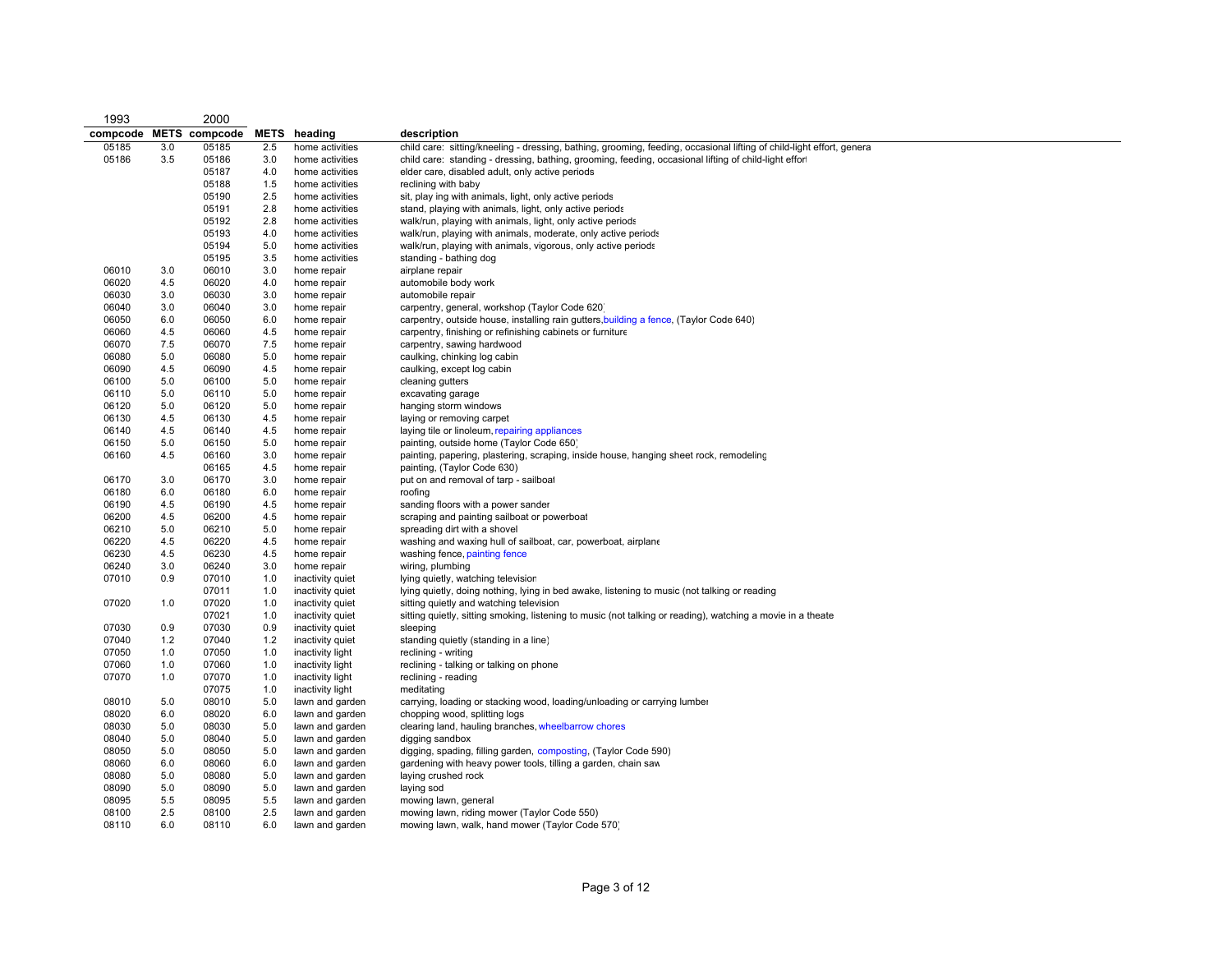| 1993     |             | 2000           |            |                                |                                                                                       |
|----------|-------------|----------------|------------|--------------------------------|---------------------------------------------------------------------------------------|
| compcode | <b>METS</b> | compcode       |            | METS heading                   | description                                                                           |
| 08120    | 4.5         | 08120          | 5.5        | lawn and garden                | mowing lawn, walk, power mower                                                        |
|          |             | 08125          | 4.5        | lawn and garden                | mowing lawn, power mower (Taylor Code 590)                                            |
| 08130    | 4.5         | 08130          | 4.5        | lawn and garden                | operating snow blower, walking                                                        |
| 08140    | 4.0         | 08140          | 4.5        | lawn and garden                | planting seedlings, shrubs                                                            |
| 08150    | 4.5         | 08150          | 4.5        | lawn and garden                | planting trees                                                                        |
| 08160    | 4.0         | 08160          | 4.3        | lawn and garden                | raking lawn                                                                           |
|          |             | 08165          | 4.0        | lawn and garden                | raking lawn (Taylor Code 600)                                                         |
| 08170    | 4.0         | 08170          | 4.0        | lawn and garden                | raking roof with snow rake                                                            |
| 08180    | 3.0         | 08180          | 3.0        | lawn and garden                | riding snow blower                                                                    |
| 08190    | 4.0         | 08190          | 4.0        | lawn and garden                | sacking grass, leaves                                                                 |
| 08200    | 6.0         | 08200          | 6.0        | lawn and garden                | shoveling snow, by hand (Taylor Code 610)                                             |
| 08210    | 4.5         | 08210          | 4.5        | lawn and garden                | trimming shrubs or trees, manual cutter                                               |
| 08215    | 3.5         | 08215          | 3.5        | lawn and garden                | trimming shrubs or trees, power cutter, using leaf blower, edger                      |
| 08220    | 2.5         | 08220          | 2.5        | lawn and garden                | walking, applying fertilizer or seeding a lawn                                        |
| 08230    | 1.5         | 08230          | 1.5        | lawn and garden                | watering lawn or garden, standing or walking                                          |
| 08240    | 4.5         | 08240          | 4.5        | lawn and garden                | weeding, cultivating garden (Taylor Code 580)                                         |
| 08245    | 5.0         | 08245          | 4.0        | lawn and garden                | gardening, general                                                                    |
|          |             | 08246          | 3.0        | lawn and garden                | picking fruit off trees, picking fruits/vegetables, moderate effor                    |
| 08250    | 3.0         | 08250          | 3.0        | lawn and garden                | implied walking/standing - picking up yard, light, picking flowers or vegetables      |
|          |             | 08251          | 3.0        | lawn and garden                | walking, gathering gardening tools                                                    |
| 09010    | 1.5         | 09010          | 1.5        | miscellaneous                  | sitting - card playing, playing board games                                           |
| 09020    | 2.0         | 09020          | 2.3        | miscellaneous                  | standing - drawing (writing), casino gambling, duplicating machine                    |
| 09030    | 1.3         | 09030          | 1.3        | miscellaneous                  | sitting - reading, book, newspaper, etc.                                              |
| 09040    | 1.8         | 09040          | 1.8        | miscellaneous                  | sitting - writing, desk work, typing                                                  |
| 09050    | 1.8         | 09050          | 1.8        | miscellaneous                  | standing - talking or talking on the phone                                            |
| 09055    | 1.5         | 09055          | 1.5        | miscellaneous                  | sitting - talking or talking on the phone                                             |
| 09060    | 1.8         | 09060          | 1.8        | miscellaneous                  | sitting - studying, general, including reading and/or writing                         |
| 09065    | 1.8         | 09065          | 1.8        | miscellaneous                  | sitting - in class, general, including note-taking or class discussion                |
| 09070    | 1.8         | 09070          | 1.8        | miscellaneous                  | standing - reading                                                                    |
|          |             | 09071<br>09075 | 2.0<br>1.5 | miscellaneous<br>miscellaneous | standing - miscellaneous                                                              |
|          |             | 09080          | 2.0        | miscellaneous                  | sitting - arts and crafts, light effort<br>sitting - arts and crafts, moderate effort |
|          |             | 09085          | 1.8        | miscellaneous                  | standing - arts and crafts, light effort                                              |
|          |             | 09090          | 3.0        | miscellaneous                  | standing - arts and crafts, moderate efforl                                           |
|          |             | 09095          | 3.5        | miscellaneous                  | standing - arts and crafts, vigorous effort                                           |
|          |             | 09100          | 1.5        | miscellaneous                  | retreat/family reunion activities involving sitting, relaxing, talking, eating        |
|          |             | 09105          | 2.0        | miscellaneous                  | touring/traveling/vacation involving walking and riding                               |
|          |             | 09110          | 2.5        | miscellaneous                  | camping involving standing, walking, sitting, light-to-moderate effort                |
|          |             | 09115          | 1.5        | miscellaneous                  | sitting at a sporting event, spectator                                                |
| 10010    | 1.8         | 10010          | 1.8        | music playing                  | accordion                                                                             |
| 10020    | 2.0         | 10020          | 2.0        | music playing                  | cello                                                                                 |
| 10030    | 2.5         | 10030          | 2.5        | music playing                  | conducting                                                                            |
| 10040    | 4.0         | 10040          | 4.0        | music playing                  | drums                                                                                 |
| 10050    | 2.0         | 10050          | 2.0        | music playing                  | flute (sitting)                                                                       |
| 10060    | 2.0         | 10060          | 2.0        | music playing                  | horn                                                                                  |
| 10070    | 2.5         | 10070          | 2.5        | music playing                  | piano or organ                                                                        |
| 10080    | 3.5         | 10080          | 3.5        | music playing                  | trombone                                                                              |
| 10090    | 2.5         | 10090          | 2.5        | music playing                  | trumpet                                                                               |
| 10100    | 2.5         | 10100          | 2.5        | music playing                  | violin                                                                                |
| 10110    | 2.0         | 10110          | 2.0        | music playing                  | woodwind                                                                              |
| 10120    | 2.0         | 10120          | 2.0        | music playing                  | guitar, classical, folk (sitting)                                                     |
| 10125    | 3.0         | 10125          | 3.0        | music playing                  | guitar, rock and roll band (standing)                                                 |
| 10130    | 4.0         | 10130          | 4.0        | music playing                  | marching band, playing an instrument, baton twirling (walking)                        |
| 10135    | 3.5         | 10135          | 3.5        | music playing                  | marching band, drum major (walking)                                                   |
| 11010    | 4.0         | 11010          | 4.0        | occupation                     | bakery, general, moderate effort                                                      |
|          |             | 11015          | 2.5        | occupation                     | bakery, light effort                                                                  |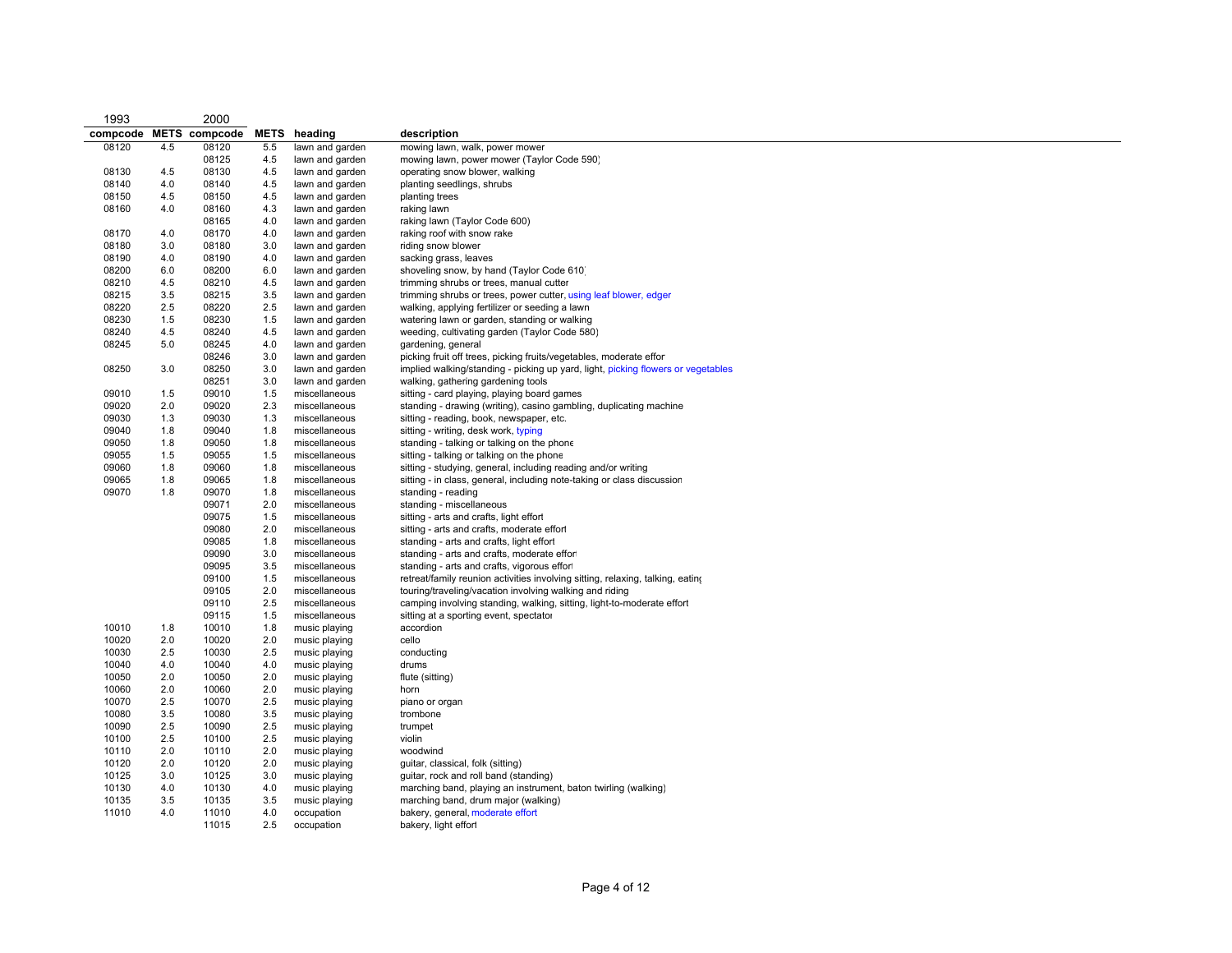| 1993     |      | 2000                 |      |              |                                                                                                                       |
|----------|------|----------------------|------|--------------|-----------------------------------------------------------------------------------------------------------------------|
| compcode |      | <b>METS</b> compcode |      | METS heading | description                                                                                                           |
| 11020    | 2.3  | 11020                | 2.3  | occupation   | bookbinding                                                                                                           |
| 11030    | 6.0  | 11030                | 6.0  | occupation   | building road (including hauling debris, driving heavy machinery)                                                     |
| 11035    | 2.0  | 11035                | 2.0  | occupation   | building road, directing traffic (standing)                                                                           |
| 11040    | 3.5  | 11040                | 3.5  | occupation   | carpentry, general                                                                                                    |
| 11050    | 8.0  | 11050                | 8.0  | occupation   | carrying heavy loads, such as bricks                                                                                  |
| 11060    | 8.0  | 11060                | 8.0  | occupation   | carrying moderate loads up stairs, moving boxes (16-40 pounds)                                                        |
| 11070    | 2.5  | 11070                | 2.5  | occupation   | chambermaid, making bed (nursing)                                                                                     |
| 11080    | 6.5  | 11080                | 6.5  | occupation   | coal mining, drilling coal, rock                                                                                      |
| 11090    | 6.5  | 11090                | 6.5  | occupation   | coal mining, erecting supports                                                                                        |
| 11100    | 6.0  | 11100                | 6.0  | occupation   | coal mining, general                                                                                                  |
| 11110    | 7.0  | 11110                | 7.0  | occupation   | coal mining, shoveling coal                                                                                           |
| 11120    | 5.5  | 11120                | 5.5  | occupation   | construction, outside, remodeling                                                                                     |
|          |      | 11121                | 3.0  | occupation   | custodial work - buffing the floor with electric buffer                                                               |
|          |      | 11122                | 2.5  | occupation   | custodial work - cleaning sink and toilet, light effor                                                                |
|          |      | 11123                | 2.5  | occupation   | custodial work - dusting, light effort                                                                                |
|          |      | 11124                | 4.0  | occupation   | custodial work - feathering arena floor, moderate effor                                                               |
|          |      | 11125                | 3.5  | occupation   | custodial work - general cleaning, moderate efforl                                                                    |
|          |      | 11126                | 3.5  | occupation   | custodial work - mopping, moderate effort                                                                             |
|          |      | 11127                | 3.0  | occupation   | custodial work - take out trash, moderate effor                                                                       |
|          |      | 11128                | 2.5  | occupation   | custodial work - vacuuming, light effort                                                                              |
|          |      | 11129                | 3.0  | occupation   | custodial work - vacuuming, moderate effort                                                                           |
| 11130    | 3.5  | 11130                | 3.5  | occupation   | electrical work, plumbing                                                                                             |
| 11140    | 8.0  | 11140                | 8.0  | occupation   | farming, baling hay, cleaning barn, poultry work, vigorous effort                                                     |
| 11150    | 3.5  | 11150                | 3.5  | occupation   | farming, chasing cattle, non-strenuous (walking), moderate effort                                                     |
|          |      | 11151                | 4.0  | occupation   | farming, chasing cattle or other livestock on horseback, moderate effor                                               |
|          |      | 11152                | 2.0  | occupation   | farming, chasing cattle or other livestock, driving, light effor                                                      |
| 11160    | 2.5  | 11160                | 2.5  | occupation   | farming, driving harvester, cutting hay, irrigation work                                                              |
| 11170    | 2.5  | 11170                | 2.5  | occupation   | farming, driving tractor                                                                                              |
| 11180    | 4.0  | 11180                | 4.0  | occupation   | farming, feeding small animals                                                                                        |
| 11190    | 4.5  | 11190                | 4.5  | occupation   | farming, feeding cattle, horses                                                                                       |
|          |      | 11191                | 4.5  | occupation   | farming, hauling water for animals, general hauling water                                                             |
|          |      | 11192                | 6.0  | occupation   | farming, taking care of animals (grooming, brushing, shearing sheep, assisting with birthing, medical care, branding) |
| 11200    | 8.0  | 11200                | 8.0  | occupation   | farming, forking straw bales, cleaning corral or barn, vigorous effort                                                |
| 11210    | 3.0  | 11210                | 3.0  | occupation   | farming, milking by hand, moderate effort                                                                             |
| 11220    | 1.5  | 11220                | 1.5  | occupation   | farming, milking by machine, light effort                                                                             |
| 11230    | 5.5  | 11230                | 5.5  | occupation   | farming, shoveling grain, moderate effort                                                                             |
| 11240    | 12.0 | 11240                | 12.0 | occupation   | fire fighter, general                                                                                                 |
| 11245    | 11.0 | 11245                | 11.0 | occupation   | fire fighter, climbing ladder with full gear                                                                          |
| 11246    | 8.0  | 11246                | 8.0  | occupation   | fire fighter, hauling hoses on ground                                                                                 |
| 11250    | 17.0 | 11250                | 17.0 | occupation   | forestry, ax chopping, fast                                                                                           |
| 11260    | 5.0  | 11260                | 5.0  | occupation   | forestry, ax chopping, slow                                                                                           |
| 11270    | 7.0  | 11270                | 7.0  | occupation   | forestry, barking trees                                                                                               |
| 11280    | 11.0 | 11280                | 11.0 | occupation   | forestry, carrying logs                                                                                               |
| 11290    | 8.0  | 11290                | 8.0  | occupation   | forestry, felling trees                                                                                               |
| 11300    | 8.0  | 11300                | 8.0  | occupation   | forestry, general                                                                                                     |
| 11310    | 5.0  | 11310                | 5.0  | occupation   | forestry, hoeing                                                                                                      |
| 11320    | 6.0  | 11320                | 6.0  | occupation   | forestry, planting by hand                                                                                            |
| 11330    | 7.0  | 11330                | 7.0  | occupation   | forestry, sawing by hand                                                                                              |
| 11340    | 4.5  | 11340                | 4.5  | occupation   | forestry, sawing, power                                                                                               |
| 11350    | 9.0  | 11350                | 9.0  | occupation   | forestry, trimming trees                                                                                              |
| 11360    | 4.0  | 11360                | 4.0  | occupation   | forestry, weeding                                                                                                     |
| 11370    | 4.5  | 11370                | 4.5  | occupation   | furriery                                                                                                              |
| 11380    | 6.0  | 11380                | 6.0  | occupation   | horse grooming                                                                                                        |
| 11390    | 8.0  | 11390                | 8.0  | occupation   | horse racing, galloping                                                                                               |
| 11400    | 6.5  | 11400                | 6.5  | occupation   | horse racing, trotting                                                                                                |
| 11410    | 2.6  | 11410                | 2.6  | occupation   | horse racing, walking                                                                                                 |
|          |      |                      |      |              |                                                                                                                       |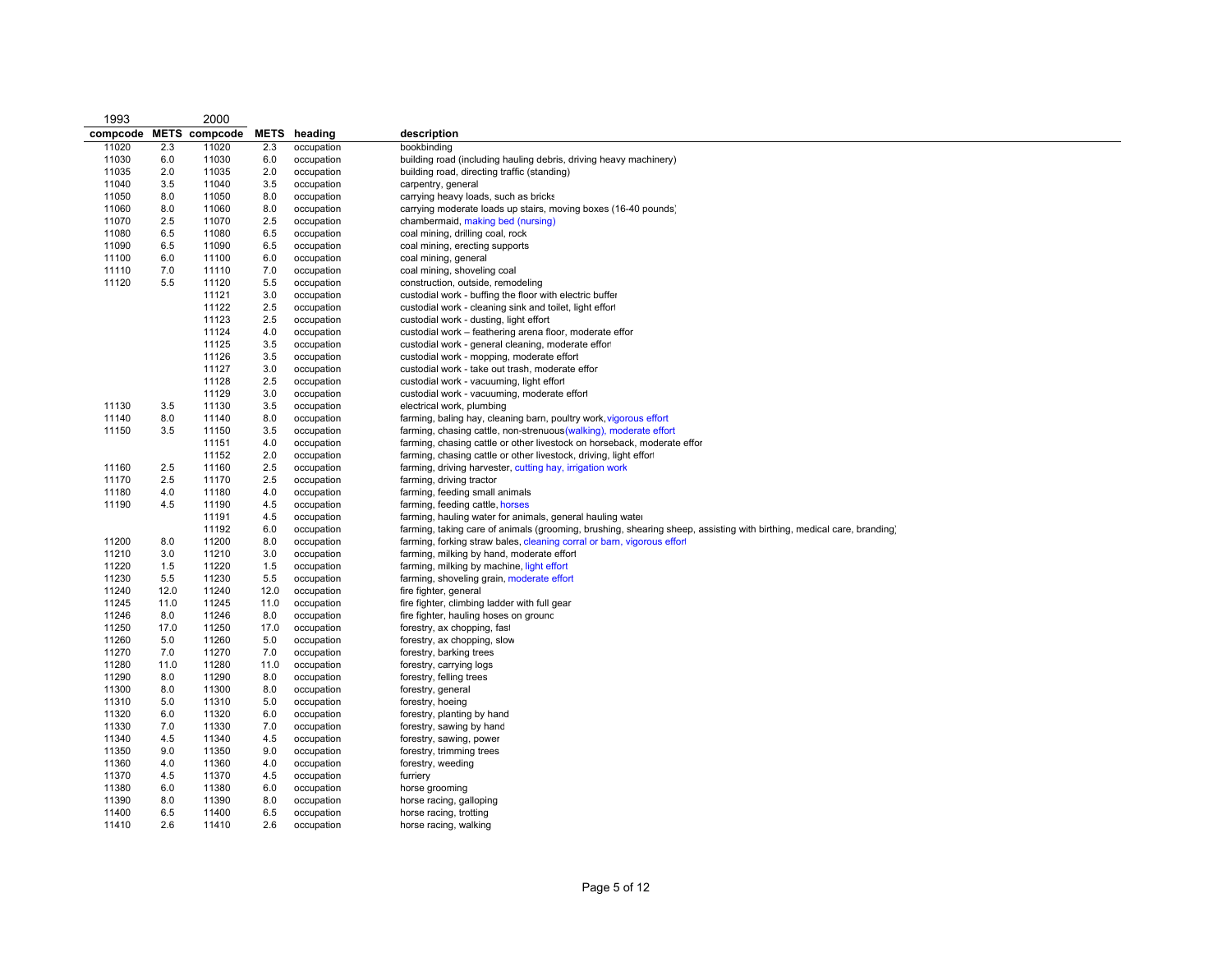| 1993           |            | 2000                 |            |                          |                                                                                                                                                                              |
|----------------|------------|----------------------|------------|--------------------------|------------------------------------------------------------------------------------------------------------------------------------------------------------------------------|
| compcode       |            | <b>METS</b> compcode | METS       | heading                  | description                                                                                                                                                                  |
| 11420          | 3.5        | 11420                | 3.5        | occupation               | locksmith                                                                                                                                                                    |
| 11430          | 2.5        | 11430                | 2.5        | occupation               | machine tooling, machining, working sheet meta                                                                                                                               |
| 11440          | 3.0        | 11440                | 3.0        | occupation               | machine tooling, operating lathe                                                                                                                                             |
| 11450          | 5.0        | 11450                | 5.0        | occupation               | machine tooling, operating punch press                                                                                                                                       |
| 11460          | 4.0        | 11460                | 4.0        | occupation               | machine tooling, tapping and drilling                                                                                                                                        |
| 11470          | 3.0        | 11470                | 3.0        | occupation               | machine tooling, welding                                                                                                                                                     |
| 11480          | 7.0        | 11480                | 7.0        | occupation               | masonry, concrete                                                                                                                                                            |
| 11485          | 4.0        | 11485                | 4.0        | occupation               | masseur, masseuse (standing)                                                                                                                                                 |
| 11490          | 7.0        | 11490                | 7.5        | occupation               | moving, pushing heavy objects, 75 lbs or more (desks, moving van work)                                                                                                       |
|                |            | 11495                | 12.0       | occupation               | skindiving or SCUBA diving as a frogman (Navy Seal)                                                                                                                          |
| 11500          | 2.5        | 11500                | 2.5        | occupation               | operating heavy duty equipment/automated, not driving                                                                                                                        |
| 11510          | 4.5        | 11510                | 4.5        | occupation               | orange grove work                                                                                                                                                            |
| 11520          | 2.3        | 11520                | 2.3        | occupation               | printing (standing)                                                                                                                                                          |
| 11525          | 2.5        | 11525                | 2.5        | occupation               | police, directing traffic (standing)                                                                                                                                         |
| 11526          | 2.0        | 11526                | 2.0        | occupation               | police, driving a squad car (sitting)                                                                                                                                        |
| 11527          | 1.3        | 11527                | 1.3        | occupation               | police, riding in a squad car (sitting)                                                                                                                                      |
| 11528          | 8.0        | 11528                | 4.0        | occupation               | police, making an arrest (standing)<br>shoe repair, general                                                                                                                  |
| 11530          | 2.5        | 11530                | 2.5        | occupation               | shoveling, digging ditches                                                                                                                                                   |
| 11540<br>11550 | 8.5        | 11540<br>11550       | 8.5        | occupation               | shoveling, heavy (more than 16 pounds/minute                                                                                                                                 |
| 11560          | 9.0<br>6.0 | 11560                | 9.0<br>6.0 | occupation<br>occupation | shoveling, light (less than 10 pounds/minute)                                                                                                                                |
| 11570          | 7.0        | 11570                | 7.0        | occupation               | shoveling, moderate (10 to 15 pounds/minute)                                                                                                                                 |
| 11580          | 1.5        | 11580                | 1.5        | occupation               |                                                                                                                                                                              |
|                |            |                      |            |                          | sitting - light office work, general (chemistry lab work, light use of hand tools, watch repair or micro-assembly, light assembly/repair), sitting, reading, driving at work |
| 11585          | 1.5        | 11585                | 1.5        | occupation               | sitting meetings, general, and/or with talking involved, eatting at a business meeting                                                                                       |
| 11590          | 2.5        | 11590                | 2.5        | occupation               | sitting; moderate (heavy levers, riding mower/forklift, crane operation) teaching stretching or yoga                                                                         |
| 11600          | 2.5        | 11600                | 2.3        | occupation               | standing; light (bartending, store clerk, assembling, filing, duplicating, putting up a Christmas tree), standing and talking at work, changing clothes when teaching        |
|                |            |                      |            |                          | physical education                                                                                                                                                           |
| 11610          | 3.0        | 11610                | 3.0        | occupation               | standing; light/moderate (assemble/repair heavy parts, welding, stocking, auto repair, pack boxes for moving, etc.), patient care (as in nursing                             |
|                |            | 11615                | 4.0        | occupation               | lifting items continuously, $10 - 20$ lbs, with limited walking or resting                                                                                                   |
| 11620          | 3.5        | 11620                | 3.5        | occupation               | standing; moderate (assembling at fast rate intermittent, lifting 50 lbs, hitch/twisting ropes)                                                                              |
| 11630          | 4.0        | 11630                | 4.0        | occupation               | standing; moderate/heavy (lifting more than 50 lbs, masonry, painting, paper hanging                                                                                         |
| 11640          | 5.0        | 11640                | 5.0        | occupation               | steel mill, fettling                                                                                                                                                         |
| 11650          | 5.5        | 11650                | 5.5        | occupation               | steel mill, forging                                                                                                                                                          |
| 11660          | 8.0        | 11660                | 8.0        | occupation               | steel mill, hand rolling                                                                                                                                                     |
| 11670          | 8.0        | 11670                | 8.0        | occupation               | steel mill, merchant mill rolling                                                                                                                                            |
| 11680          | 11.0       | 11680                | 11.0       | occupation               | steel mill, removing slag                                                                                                                                                    |
| 11690          | 7.5        | 11690                | 7.5        | occupation               | steel mill, tending furnace                                                                                                                                                  |
| 11700          | 5.5        | 11700                | 5.5        | occupation               | steel mill, tipping molds                                                                                                                                                    |
| 11710          | 8.0        | 11710                | 8.0        | occupation               | steel mill, working in general                                                                                                                                               |
| 11720          | 2.5        | 11720                | 2.5        | occupation               | tailoring, cutting                                                                                                                                                           |
| 11730          | 2.5        | 11730                | 2.5        | occupation               | tailoring, general                                                                                                                                                           |
| 11740          | 2.0        | 11740                | 2.0        | occupation               | tailoring, hand sewing                                                                                                                                                       |
| 11750          | 2.5        | 11750                | 2.5        | occupation               | tailoring, machine sewing                                                                                                                                                    |
| 11760          | 4.0        | 11760                | 4.0        | occupation               | tailoring, pressing                                                                                                                                                          |
|                |            | 11765                | 3.5        | occupation               | tailoring, weaving                                                                                                                                                           |
| 11766          | 6.5        | 11766                | 6.5        | occupation               | truck driving, loading and unloading truck (standing)                                                                                                                        |
| 11770          | 1.5        | 11770                | 1.5        | occupation               | typing, electric, manual or computer                                                                                                                                         |
| 11780          | 6.0        | 11780                | 6.0        | occupation               | using heavy power tools such as pneumatic tools (jackhammers, drills, etc.                                                                                                   |
| 11790          | 8.0        | 11790                | 8.0        | occupation               | using heavy tools (not power) such as shovel, pick, tunnel bar, spade                                                                                                        |
| 11791          | 2.0        | 11791                | 2.0        | occupation               | walking on job, less than 2.0 mph (in office or lab area), very slow                                                                                                         |
| 11792          | 3.5        | 11792                | 3.3        | occupation               | walking on job, 3.0 mph, in office, moderate speed, not carrying anything                                                                                                    |
| 11793          | 4.0        | 11793                | 3.8        | occupation               | walking on job, 3.5 mph, in office, brisk speed, not carrying anything                                                                                                       |
| 11795          | 3.0        | 11795<br>11796       | 3.0<br>3.0 | occupation<br>occupation | walking, 2.5 mph, slowly and carrying light objects less than 25 pounds<br>walking, gathering things at work, ready to leave                                                 |
| 11800          | 4.0        | 11800                | 4.0        | occupation               | walking, 3.0 mph, moderately and carrying light objects less than 25 lbs                                                                                                     |
|                |            |                      |            |                          |                                                                                                                                                                              |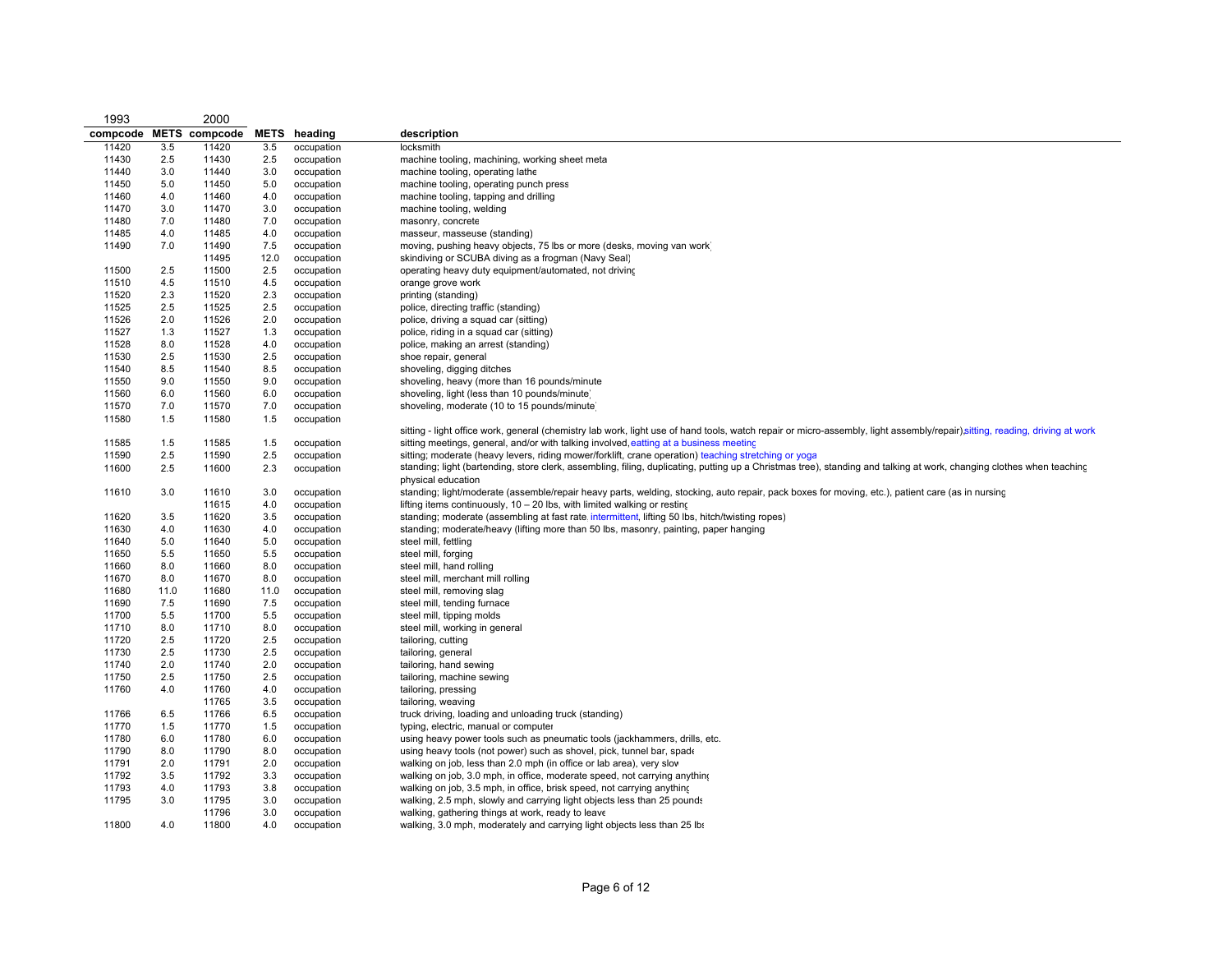| 1993           |            | 2000                 |             |                                    |                                                                                                                |
|----------------|------------|----------------------|-------------|------------------------------------|----------------------------------------------------------------------------------------------------------------|
| compcode       |            | <b>METS</b> compcode | <b>METS</b> | heading                            | description                                                                                                    |
|                |            | 11805                | 4.0         | occupation                         | walking, pushing a wheelchair                                                                                  |
| 11810          | 4.5        | 11810                | 4.5         | occupation                         | walking, 3.5 mph, briskly and carrying objects less than 25 pounds                                             |
| 11820          | 5.0        | 11820                | 5.0         | occupation                         | walking or walk downstairs or standing, carrying objects about 25 to 49 pounds                                 |
| 11830          | 6.5        | 11830                | 6.5         | occupation                         | walking or walk downstairs or standing, carrying objects about 50 to 74 pounds                                 |
| 11840          | 7.5        | 11840                | 7.5         | occupation                         | walking or walk downstairs or standing, carrying objects about 75 to 99 pounds                                 |
| 11850          | 8.5        | 11850                | 8.5         | occupation                         | walking or walk downstairs or standing, carrying objects about 100 pounds or ove                               |
| 11870          | 3.0        | 11870                | 3.0         | occupation                         | working in scene shop, theater actor, backstage employer                                                       |
|                |            | 11875                | 4.0         | occupation                         | teach physical education, exercise, sports classes (non-sport play                                             |
|                |            | 11876                | 6.5         | occupation                         | teach physical education, exercise, sports classes (participate in the class                                   |
| 12010          | 6.0        | 12010                | 6.0         | running                            | jog/walk combination (jogging component of less than 10 minutes) (Taylor Code 180                              |
| 12020          | 7.0        | 12020                | 7.0         | running                            | jogging, general                                                                                               |
|                |            | 12025                | 8.0         | running                            | jogging, in place                                                                                              |
|                |            | 12027                | 4.5         | running                            | jogging on a mini-tramp                                                                                        |
| 12030          | 8.0        | 12030                | 8.0         | running                            | running, 5 mph (12 min/mile)                                                                                   |
| 12040          | 9.0        | 12040                | 9.0         | running                            | running, 5.2 mph (11.5 min/mile)                                                                               |
| 12050          | 10.0       | 12050                | 10.0        | running                            | running, 6 mph (10 min/mile)                                                                                   |
| 12060          | 11.0       | 12060                | 11.0        | running                            | running, 6.7 mph (9 min/mile)                                                                                  |
| 12070          | 11.5       | 12070                | 11.5        | running                            | running, 7 mph (8.5 min/mile)                                                                                  |
| 12080          | 12.5       | 12080                | 12.5        | running                            | running, 7.5 mph (8 min/mile)                                                                                  |
| 12090          | 13.5       | 12090                | 13.5        | running                            | running, 8 mph (7.5 min/mile)                                                                                  |
| 12100          | 14.0       | 12100                | 14.0        | running                            | running, 8.6 mph (7 min/mile)                                                                                  |
| 12110          | 15.0       | 12110                | 15.0        | running                            | running, 9 mph (6.5 min/mile)                                                                                  |
| 12120          | 16.0       | 12120                | 16.0        | running                            | running, 10 mph (6 min/mile)                                                                                   |
| 12130          | 18.0       | 12130                | 18.0        | running                            | running, 10.9 mph (5.5 min/mile)                                                                               |
| 12140          | 9.0        | 12140                | 9.0         | running                            | running, cross country                                                                                         |
| 12150          | 8.0        | 12150                | 8.0         | running                            | running (Taylor Code 200)                                                                                      |
| 12160          | 8.0        |                      |             | running                            | running, in place                                                                                              |
| 12170          | 15.0       | 12170                | 15.0        | running                            | running, stairs, up                                                                                            |
| 12180          | 10.0       | 12180                | 10.0        | running                            | running, on a track, team practice                                                                             |
| 12190          | 8.0        | 12190                | 8.0         | running                            | running, training, pushing a wheelchair                                                                        |
| 12195          | 3.0        |                      |             | running                            | running, wheeling, general                                                                                     |
| 13000          | 2.5        | 13000                | 2.0         | self care                          | standing - getting ready for bed, in general                                                                   |
| 13009          | 1.0        | 13009                | 1.0         | self care                          | sitting on toilet                                                                                              |
| 13010          | 2.0        | 13010                | 1.5         | self care                          | bathing (sitting)                                                                                              |
| 13020          | 2.5        | 13020                | 2.0         | self care                          | dressing, undressing (standing or sitting)                                                                     |
| 13030          | 1.5        | 13030                | 1.5         | self care                          | eating (sitting)                                                                                               |
| 13035          | 2.0        | 13035                | 2.0         | self care                          | talking and eating or eating only (standing)                                                                   |
|                |            | 13036                | 1.0         | self care                          | taking medication, sitting or standing                                                                         |
| 13040          | 2.5        | 13040                | 2.0         | self care                          | grooming (washing, shaving, brushing teeth, urinating, washing hands, putting on make-up), sitting or standing |
|                |            | 13045                | 2.5         | self care                          | hairstyling                                                                                                    |
| 13050          | 4.0        | 13046                | 1.0         | self care<br>self care             | having hair or nails done by someone else, sitting                                                             |
|                |            | 13050                | 2.0         |                                    | showering, toweling off (standing)                                                                             |
| 14010          | 1.5        | 14010                | 1.5         | sexual activity                    | active, vigorous effort                                                                                        |
| 14020<br>14030 | 1.3<br>1.0 | 14020<br>14030       | 1.3<br>1.0  | sexual activity<br>sexual activity | general, moderate effort<br>passive, light effort, kissing, hugging                                            |
| 15010          | 3.5        | 15010                | 3.5         | sports                             | archery (non-hunting)                                                                                          |
| 15020          | 7.0        | 15020                | 7.0         | sports                             | badminton, competitive (Taylor Code 450)                                                                       |
| 15030          | 4.5        | 15030                | 4.5         | sports                             | badminton, social singles and doubles, general                                                                 |
| 15040          | 8.0        | 15040                | 8.0         | sports                             | basketball, game (Taylor Code 490)                                                                             |
| 15050          | 6.0        | 15050                | 6.0         | sports                             | basketball, non-game, general (Taylor Code 480)                                                                |
| 15060          | 7.0        | 15060                | 7.0         | sports                             | basketball, officiating (Taylor Code 500)                                                                      |
| 15070          | 4.5        | 15070                | 4.5         | sports                             | basketball, shooting baskets                                                                                   |
| 15075          | 6.5        | 15075                | 6.5         | sports                             | basketball, wheelchair                                                                                         |
| 15080          | 2.5        | 15080                | 2.5         | sports                             | billiards                                                                                                      |
| 15090          | 3.0        | 15090                | 3.0         | sports                             | bowling (Taylor Code 390)                                                                                      |
| 15100          | 12.0       | 15100                | 12.0        | sports                             | boxing, in ring, general                                                                                       |
|                |            |                      |             |                                    |                                                                                                                |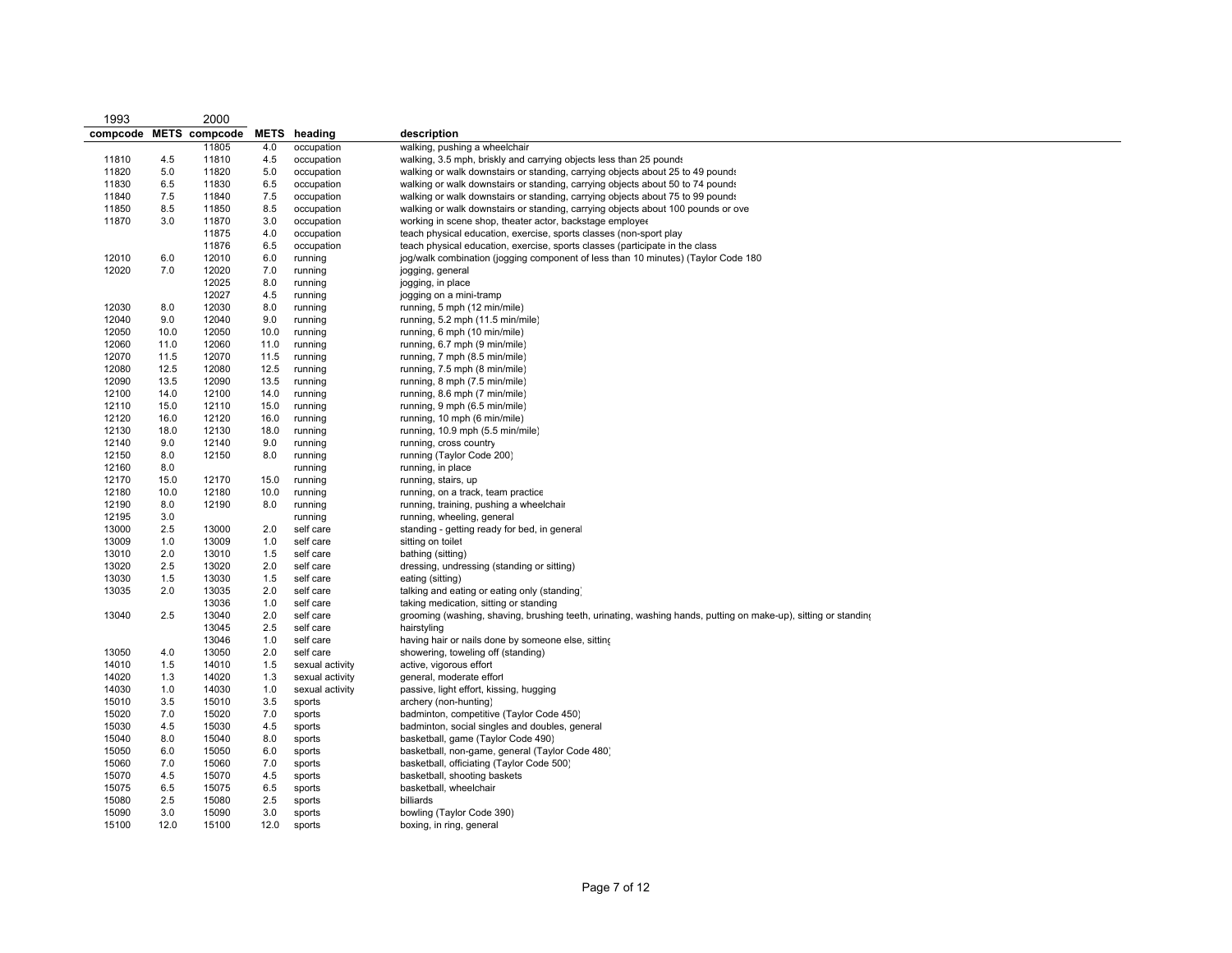| 1993           |            | 2000                 |            |                  |                                                                                                                           |
|----------------|------------|----------------------|------------|------------------|---------------------------------------------------------------------------------------------------------------------------|
| compcode       |            | <b>METS</b> compcode | METS       | heading          | description                                                                                                               |
| 15110          | 6.0        | 15110                | 6.0        | sports           | boxing, punching bag                                                                                                      |
| 15120          | 9.0        | 15120                | 9.0        | sports           | boxing, sparring                                                                                                          |
| 15130          | 7.0        | 15130                | 7.0        | sports           | broomball                                                                                                                 |
| 15135          | 5.0        | 15135                | 5.0        | sports           | children's games (hopscotch, 4-square, dodge ball, playground apparatus, t-ball, tetherball, marbles, jacks, acrace games |
| 15140          | 4.0        | 15140                | 4.0        | sports           | coaching: football, soccer, basketball, baseball, swimming, etc.                                                          |
| 15150          | 5.0        | 15150                | 5.0        | sports           | cricket (batting, bowling)                                                                                                |
| 15160          | 2.5        | 15160                | 2.5        | sports           | croquet                                                                                                                   |
| 15170          | 4.0        | 15170                | 4.0        | sports           | curling                                                                                                                   |
| 15180          | 2.5        | 15180                | 2.5        | sports           | darts, wall or lawn                                                                                                       |
| 15190          | 6.0        | 15190                | 6.0        | sports           | drag racing, pushing or driving a car                                                                                     |
| 15200          | 6.0        | 15200                | 6.0        | sports           | fencing                                                                                                                   |
| 15210          | 9.0        | 15210                | 9.0        | sports           | football, competitive                                                                                                     |
| 15230          | 8.0        | 15230                | 8.0        | sports           | football, touch, flag, general (Taylor Code 510)                                                                          |
| 15235          | 2.5        | 15235                | 2.5        | sports           | football or baseball, playing catch                                                                                       |
| 15240          | 3.0        | 15240                | 3.0        | sports           | frisbee playing, general                                                                                                  |
| 15250          | 3.5        | 15250                | 8.0        | sports           | frisbee, ultimate                                                                                                         |
| 15255          | 4.5        | 15255                | 4.5        | sports           | golf, general                                                                                                             |
| 15260          | 5.5        |                      |            | sports           | golf carrying clubs                                                                                                       |
|                |            | 15265                | 4.5        | sports           | golf, walking and carrying clubs (See footnote at end of the Compendium                                                   |
| 15270          | 3.0        | 15270                | 3.0        | sports           | golf, miniature, driving range                                                                                            |
| 15280          | 5.0        |                      |            | sports           | golf, pulling clubs                                                                                                       |
|                |            | 15285                | 4.3        | sports           | golf, walking and pulling clubs (See footnote at end of the Compendium                                                    |
| 15290          | 3.5        | 15290                | 3.5        | sports           | golf, using power cart (Taylor Code 070)                                                                                  |
| 15300          | 4.0        | 15300                | 4.0        | sports           | gymnastics, general                                                                                                       |
| 15310          | 4.0        | 15310                | 4.0        | sports           | hacky sack                                                                                                                |
| 15320          | 12.0       | 15320                | 12.0       | sports           | handball, general (Taylor Code 520)                                                                                       |
| 15330          | 8.0        | 15330                | 8.0        | sports           | handball, team                                                                                                            |
| 15340          | 3.5        | 15340                | 3.5        | sports           | hand gliding                                                                                                              |
| 15350          | 8.0        | 15350                | 8.0        | sports           | hockey, field                                                                                                             |
| 15360<br>15370 | 8.0        | 15360<br>15370       | 8.0        | sports           | hockey, ice                                                                                                               |
| 15380          | 4.0<br>3.5 | 15380                | 4.0<br>3.5 | sports           | horseback riding, general                                                                                                 |
| 15390          | 6.5        | 15390                | 6.5        | sports<br>sports | horseback riding, saddling horse, grooming horse<br>horseback riding, trotting                                            |
|                |            |                      |            |                  | horseback riding, walking                                                                                                 |
| 15400<br>15410 | 2.5<br>3.0 | 15400<br>15410       | 2.5<br>3.0 | sports<br>sports | horseshoe pitching, quoits                                                                                                |
| 15420          | 12.0       | 15420                | 12.0       | sports           | jai alai                                                                                                                  |
| 15430          | 10.0       | 15430                | 10.0       | sports           | judo, jujitsu, karate, kick boxing, tae kwan dc                                                                           |
| 15440          | 4.0        | 15440                | 4.0        | sports           | juggling                                                                                                                  |
| 15450          | 7.0        | 15450                | 7.0        | sports           | kickball                                                                                                                  |
| 15460          | 8.0        | 15460                | 8.0        | sports           | lacrosse                                                                                                                  |
| 15470          | 4.0        | 15470                | 4.0        | sports           | motor-cross                                                                                                               |
| 15480          | 9.0        | 15480                | 9.0        | sports           | orienteering                                                                                                              |
| 15490          | 10.0       | 15490                | 10.0       | sports           | paddleball, competitive                                                                                                   |
| 15500          | 6.0        | 15500                | 6.0        | sports           | paddleball, casual, general (Taylor Code 460)                                                                             |
| 15510          | 8.0        | 15510                | 8.0        | sports           | polo                                                                                                                      |
| 15520          | 10.0       | 15520                | 10.0       | sports           | racquetball, competitive                                                                                                  |
| 15530          | 7.0        | 15530                | 7.0        | sports           | racquetball, casual, general (Taylor Code 470)                                                                            |
| 15535          | 11.0       | 15535                | 11.0       | sports           | rock climbing, ascending rock                                                                                             |
| 15540          | 8.0        | 15540                | 8.0        | sports           | rock climbing, rappelling                                                                                                 |
| 15550          | 12.0       | 15550                | 12.0       | sports           | rope jumping, fast                                                                                                        |
| 15551          | 10.0       | 15551                | 10.0       | sports           | rope jumping, moderate, general                                                                                           |
| 15552          | 8.0        | 15552                | 8.0        | sports           | rope jumping, slow                                                                                                        |
| 15560          | 10.0       | 15560                | 10.0       | sports           | rugby                                                                                                                     |
| 15570          | 3.0        | 15570                | 3.0        | sports           | shuffleboard, lawn bowling                                                                                                |
| 15580          | 5.0        | 15580                | 5.0        | sports           | skateboarding                                                                                                             |
| 15590          | 7.0        | 15590                | 7.0        | sports           | skating, roller (Taylor Code 360)                                                                                         |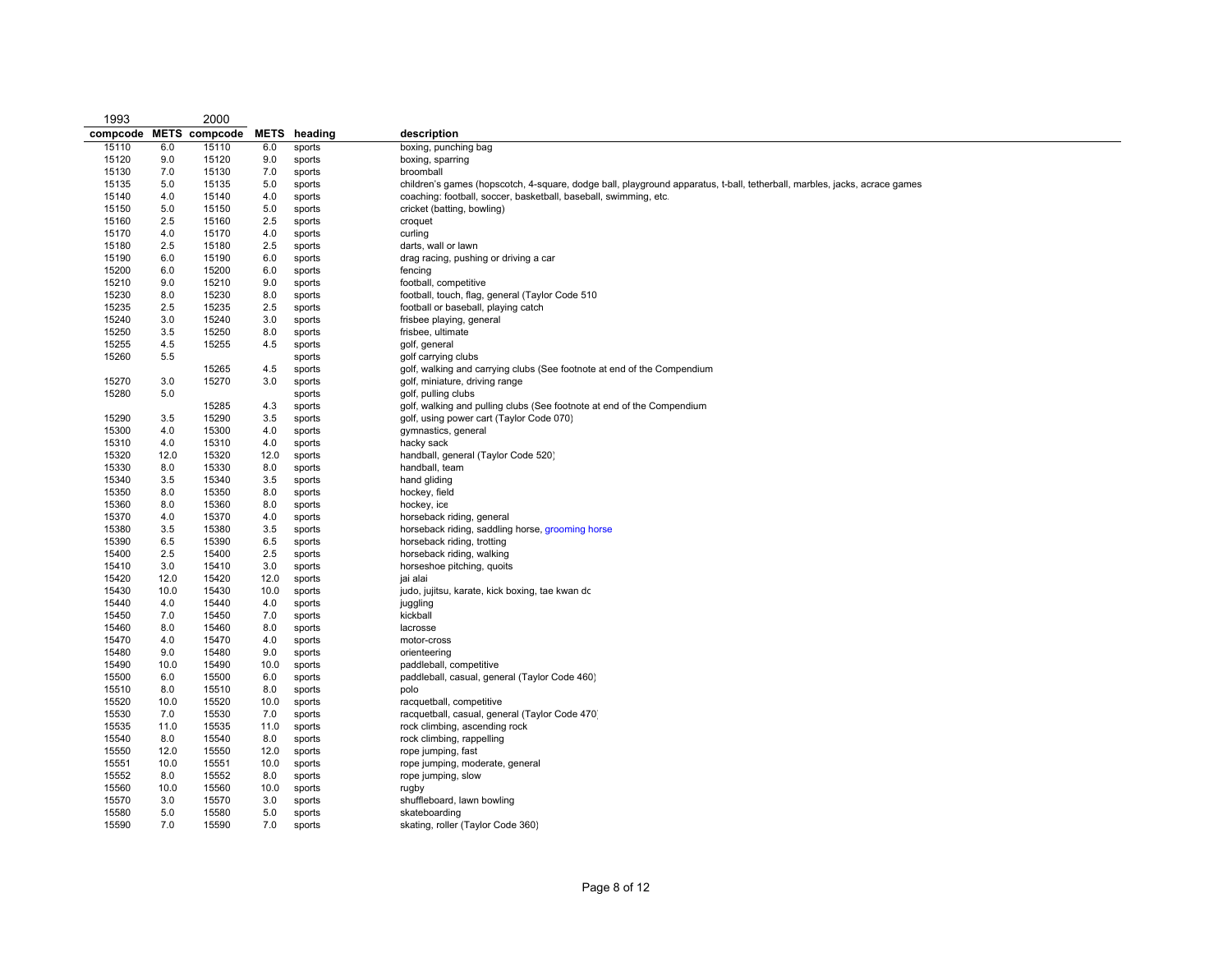| 1993  |      | 2000                   |      |                     |                                                                              |
|-------|------|------------------------|------|---------------------|------------------------------------------------------------------------------|
|       |      | compcode METS compcode |      | <b>METS</b> heading | description                                                                  |
|       |      | 15591                  | 12.0 | sports              | roller blading (in-line skating)                                             |
| 15600 | 3.5  | 15600                  | 3.5  | sports              | sky diving                                                                   |
| 15605 | 10.0 | 15605                  | 10.0 | sports              | soccer, competitive                                                          |
| 15610 | 7.0  | 15610                  | 7.0  | sports              | soccer, casual, general (Taylor Code 540)                                    |
| 15620 | 5.0  | 15620                  | 5.0  | sports              | softball or baseball, fast or slow pitch, general (Taylor Code 440)          |
| 15630 | 4.0  | 15630                  | 4.0  | sports              | softball, officiating                                                        |
| 15640 | 6.0  | 15640                  | 6.0  | sports              | softball, pitching                                                           |
| 15650 | 12.0 | 15650                  | 12.0 | sports              | squash (Taylor Code 530)                                                     |
| 15660 | 4.0  | 15660                  | 4.0  | sports              | table tennis, ping pong (Taylor Code 410)                                    |
| 15670 | 4.0  | 15670                  | 4.0  | sports              | tai chi                                                                      |
| 15675 | 7.0  | 15675                  | 7.0  | sports              | tennis, general                                                              |
| 15680 | 6.0  | 15680                  | 6.0  | sports              | tennis, doubles (Taylor Code 430)                                            |
|       |      | 15685                  | 5.0  | sports              | tennis, doubles                                                              |
| 15690 | 8.0  | 15690                  | 8.0  | sports              | tennis, singles (Taylor Code 420)                                            |
| 15700 | 3.5  | 15700                  | 3.5  | sports              | trampoline                                                                   |
| 15710 | 4.0  | 15710                  | 4.0  | sports              | volleyball (Taylor Code 400)                                                 |
|       |      | 15711                  | 8.0  | sports              | volleyball, competitive, in gymnasium                                        |
| 15720 | 3.0  | 15720                  | 3.0  | sports              | volleyball, non-competitive, 6 - 9 member team, genera                       |
| 15725 | 8.0  | 15725                  | 8.0  | sports              | volleyball, beach                                                            |
| 15730 | 6.0  | 15730                  | 6.0  | sports              | wrestling (one match $=$ 5 minutes)                                          |
| 15731 | 7.0  | 15731                  | 7.0  | sports              | wallyball, general                                                           |
|       |      | 15732                  | 4.0  | sports              | track and field (shot, discus, hammer throw)                                 |
|       |      | 15733                  | 6.0  | sports              | track and field (high jump, long jump, triple jump, javelin, pole vault)     |
|       |      | 15734                  | 10.0 | sports              | track and field (steeplechase, hurdles)                                      |
| 16010 | 2.0  | 16010                  | 2.0  | transportation      | automobile or light truck (not a semi) driving                               |
|       |      | 16015                  | 1.0  | transportation      | riding in a car or truck                                                     |
|       |      | 16016                  | 1.0  | transportation      | riding in a bus                                                              |
| 16020 | 2.0  | 16020                  | 2.0  | transportation      | flying airplane                                                              |
| 16030 | 2.5  | 16030                  | 2.5  | transportation      | motor scooter, motorcycle                                                    |
| 16040 | 6.0  | 16040                  | 6.0  | transportation      | pushing plane in and out of hangar                                           |
| 16050 | 3.0  | 16050                  | 3.0  | transportation      | driving heavy truck, tractor, bus                                            |
| 17010 | 7.0  | 17010                  | 7.0  | walking             | backpacking (Taylor Code 050)                                                |
| 17020 | 3.5  | 17020                  | 3.5  | walking             | carrying infant or 15 pound load (e.g. suitcase), level ground or downstairs |
| 17025 | 9.0  | 17025                  | 9.0  | walking             | carrying load upstairs, general                                              |
| 17026 | 5.0  | 17026                  | 5.0  | walking             | carrying 1 to 15 lb load, upstairs                                           |
| 17027 | 6.0  | 17027                  | 6.0  | walking             | carrying 16 to 24 lb load, upstairs                                          |
| 17028 | 8.0  | 17028                  | 8.0  | walking             | carrying 25 to 49 lb load, upstairs                                          |
| 17029 | 10.0 | 17029                  | 10.0 | walking             | carrying 50 to 74 lb load, upstairs                                          |
| 17030 | 12.0 | 17030                  | 12.0 | walking             | carrying 74+ lb load, upstairs                                               |
|       |      |                        |      |                     |                                                                              |
|       |      | 17031                  | 3.0  | walking             | loading /unloading a car                                                     |
| 17035 | 7.0  | 17035                  | 7.0  | walking             | climbing hills with 0 to 9 pound load                                        |
| 17040 | 7.5  | 17040                  | 7.5  | walking             | climbing hills with 10 to 20 pound load                                      |
| 17050 | 8.0  | 17050                  | 8.0  | walking             | climbing hills with 21 to 42 pound load                                      |
| 17060 | 9.0  | 17060                  | 9.0  | walking             | climbing hills with 42+ pound load                                           |
| 17070 | 3.0  | 17070                  | 3.0  | walking             | downstairs                                                                   |
| 17080 | 6.0  | 17080                  | 6.0  | walking             | hiking, cross country (Taylor Code 040)                                      |
|       |      | 17085                  | 2.5  | walking             | bird watching                                                                |
| 17090 | 6.5  | 17090                  | 6.5  | walking             | marching, rapidly, military                                                  |
| 17100 | 2.5  | 17100                  | 2.5  | walking             | pushing or pulling stroller with child or walking with children              |
|       |      | 17105                  | 4.0  | walking             | pushing a wheelchair, non-occupational setting                               |
| 17110 | 6.5  | 17110                  | 6.5  | walking             | race walking                                                                 |
| 17120 | 8.0  | 17120                  | 8.0  | walking             | rock or mountain climbing (Taylor Code 060)                                  |
| 17130 | 8.0  | 17130                  | 8.0  | walking             | up stairs, using or climbing up ladder (Taylor Code 030)                     |
| 17140 | 4.0  | 17140                  | 5.0  | walking             | using crutches                                                               |
| 17150 | 2.0  | 17150                  | 2.0  | walking             | walking, household walking                                                   |
|       |      | 17151                  | 2.0  | walking             | walking, less than 2.0 mph, level ground, strolling, very slow               |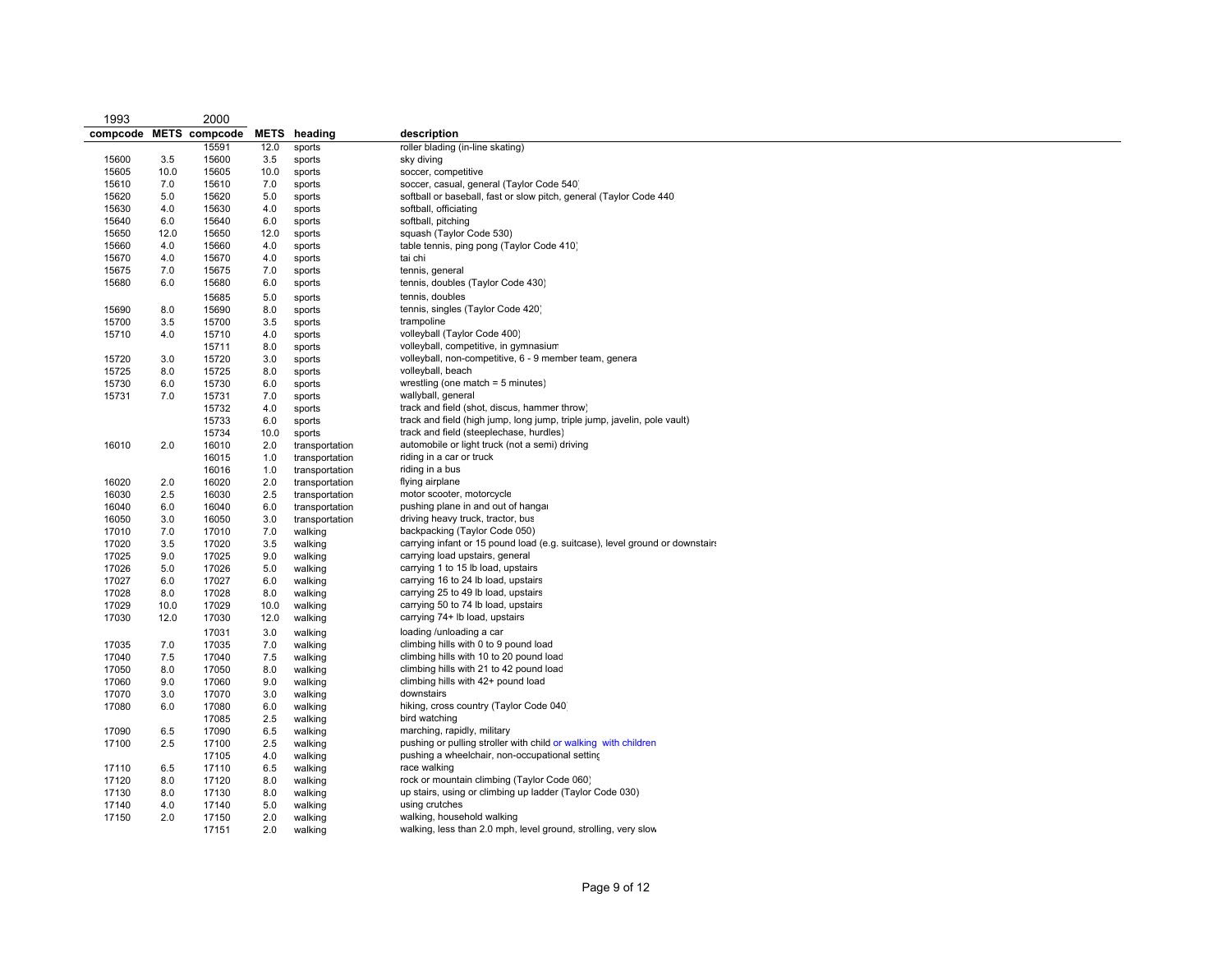| 1993                   |      | 2000  |             |                  |                                                                                                          |
|------------------------|------|-------|-------------|------------------|----------------------------------------------------------------------------------------------------------|
| compcode METS compcode |      |       | <b>METS</b> | heading          | description                                                                                              |
|                        |      | 17152 | 2.5         | walking          | walking, 2.0 mph, level, slow pace, firm surface                                                         |
| 17160                  | 2.5  | 17160 | 3.5         | walking          | walking for pleasure (Taylor Code 010)                                                                   |
|                        |      | 17161 | 2.5         | walking          | walking from house to car or bus, from car or bus to go places, from car or bus to and from the worksite |
|                        |      | 17162 | 2.5         | walking          | walking to neighbor's house or family's house for social reasons                                         |
|                        |      | 17165 | 3.0         | walking          | walking the dog                                                                                          |
| 17170                  | 3.0  | 17170 | 3.0         | walking          | walking, 2.5 mph, firm surface                                                                           |
| 17180                  | 3.0  | 17180 | 2.8         | walking          | walking, 2.5 mph, downhill                                                                               |
| 17190                  | 3.5  | 17190 | 3.3         | walking          | walking, 3.0 mph, level, moderate pace, firm surface                                                     |
| 17200                  | 4.0  | 17200 | 3.8         | walking          | walking, 3.5 mph, level, brisk, firm surface, walking for exercise                                       |
| 17210                  | 6.0  | 17210 | 6.0         | walking          | walking, 3.5 mph, uphill                                                                                 |
| 17220                  | 4.0  | 17220 | 5.0         | walking          | walking, 4.0 mph, level, firm surface, very brisk pace                                                   |
| 17230                  | 4.5  | 17230 | 6.3         | walking          | walking, 4.5 mph, level, firm surface, very, very brisk                                                  |
|                        |      | 17231 | 8.0         | walking          | walking, 5.0 mph                                                                                         |
| 17250                  | 3.5  | 17250 | 3.5         | walking          | walking, for pleasure, work break                                                                        |
| 17260                  | 5.0  | 17260 | 5.0         | walking          | walking, grass track                                                                                     |
| 17270                  | 4.0  | 17270 | 4.0         | walking          | walking, to work or class (Taylor Code 015)                                                              |
|                        |      | 17280 | 2.5         | walking          | walking to and from an outhouse                                                                          |
| 18010                  | 2.5  | 18010 | 2.5         | water activities | boating, power                                                                                           |
| 18020                  | 4.0  | 18020 | 4.0         | water activities | canoeing, on camping trip (Taylor Code 270)                                                              |
|                        |      | 18025 | 3.3         | water activities | canoeing, harvesting wild rice, knocking rice off the stalks                                             |
| 18030                  | 7.0  | 18030 | 7.0         | water activities | canoeing, portaging                                                                                      |
| 18040                  | 3.0  | 18040 | 3.0         | water activities | canoeing, rowing, 2.0-3.9 mph, light effor                                                               |
| 18050                  | 7.0  | 18050 | 7.0         | water activities | canoeing, rowing, 4.0-5.9 mph, moderate effor                                                            |
| 18060                  | 12.0 | 18060 | 12.0        | water activities | canoeing, rowing, >6 mph, vigorous effort                                                                |
| 18070                  | 3.5  | 18070 | 3.5         | water activities | canoeing, rowing, for pleasure, general (Taylor Code 250                                                 |
| 18080                  | 12.0 | 18080 | 12.0        | water activities | canoeing, rowing, in competition, or crew or sculling (Taylor Code 260                                   |
| 18090                  | 3.0  | 18090 | 3.0         | water activities | diving, springboard or platform                                                                          |
| 18100                  | 5.0  | 18100 | 5.0         | water activities | kayaking                                                                                                 |
| 18110                  | 4.0  | 18110 | 4.0         | water activities | paddle boat                                                                                              |
| 18120                  | 3.0  | 18120 | 3.0         | water activities | sailing, boat and board sailing, windsurfing, ice sailing, general (Taylor Code 235)                     |
| 18130                  | 5.0  | 18130 | 5.0         | water activities | sailing, in competition                                                                                  |
| 18140                  | 3.0  | 18140 | 3.0         | water activities | sailing, Sunfish/Laser/Hobby Cat, Keel boats, ocean sailing, yachting                                    |
| 18150                  | 6.0  | 18150 | 6.0         | water activities | skiing, water (Taylor Code 220)                                                                          |
| 18160                  | 7.0  | 18160 | 7.0         | water activities | skimobiling                                                                                              |
| 18170                  | 12.0 |       |             | water activities |                                                                                                          |
| 18180                  | 16.0 | 18180 | 16.0        | water activities | skindiving, fast                                                                                         |
| 18190                  | 12.5 | 18190 | 12.5        | water activities | skindiving, moderate                                                                                     |
| 18200                  | 7.0  | 18200 | 7.0         | water activities | skindiving, scuba diving, general (Taylor Code 310)                                                      |
| 18210                  | 5.0  | 18210 | 5.0         | water activities | snorkeling (Taylor Code 320)                                                                             |
| 18220                  | 3.0  | 18220 | 3.0         | water activities | surfing, body or board                                                                                   |
| 18230                  | 10.0 | 18230 | 10.0        | water activities | swimming laps, freestyle, fast, vigorous effort                                                          |
| 18240                  | 8.0  | 18240 | 7.0         | water activities | swimming laps, freestyle, slow, moderate or light effort                                                 |
| 18250                  | 8.0  | 18250 | 7.0         | water activities | swimming, backstroke, general                                                                            |
| 18260                  | 10.0 | 18260 | 10.0        | water activities | swimming, breaststroke, general                                                                          |
| 18270                  | 11.0 | 18270 | 11.0        | water activities | swimming, butterfly, general                                                                             |
| 18280                  | 11.0 | 18280 | 11.0        | water activities | swimming, crawl, fast (75 yards/minute), vigorous effor                                                  |
| 18290                  | 8.0  | 18290 | 8.0         | water activities | swimming, crawl, slow (50 yards/minute), moderate or light effort                                        |
| 18300                  | 6.0  | 18300 | 6.0         | water activities | swimming, lake, ocean, river (Taylor Codes 280, 295)                                                     |
| 18310                  | 6.0  | 18310 | 6.0         | water activities | swimming, leisurely, not lap swimming, general                                                           |
| 18320                  | 8.0  | 18320 | 8.0         | water activities | swimming, sidestroke, general                                                                            |
| 18330                  | 8.0  | 18330 | 8.0         | water activities | swimming, synchronized                                                                                   |
| 18340                  | 10.0 | 18340 | 10.0        | water activities | swimming, treading water, fast vigorous effort                                                           |
| 18350                  | 4.0  | 18350 | 4.0         | water activities | swimming, treading water, moderate effort, general                                                       |
|                        |      | 18355 | 4.0         | water activities | water aerobics, water calisthenics                                                                       |
| 18360                  | 10.0 | 18360 | 10.0        | water activities | water polo                                                                                               |
| 18365                  | 3.0  | 18365 | 3.0         | water activities | water volleyball                                                                                         |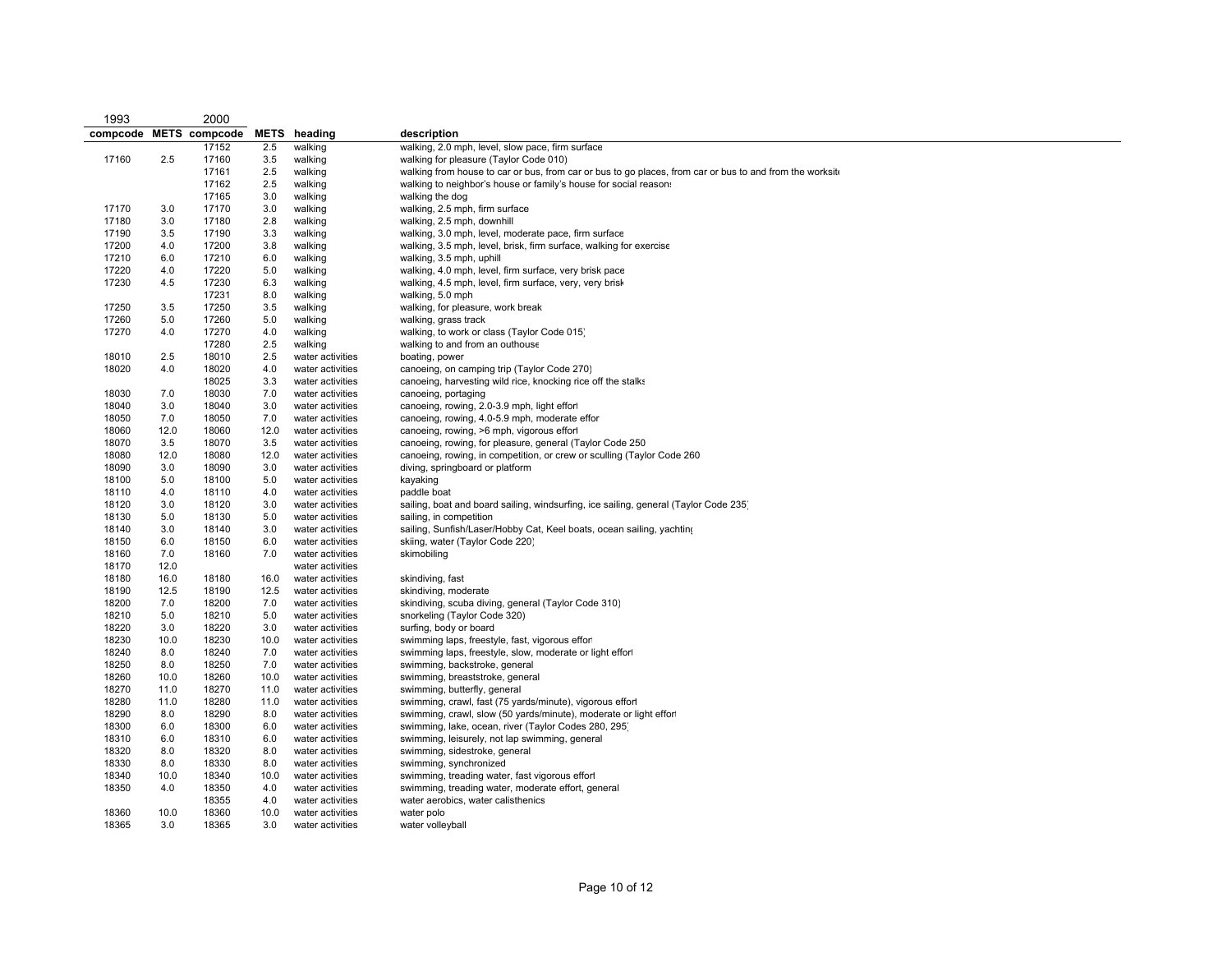| 1993                   |      | 2000           |      |                                        |                                                                                            |
|------------------------|------|----------------|------|----------------------------------------|--------------------------------------------------------------------------------------------|
| compcode METS compcode |      |                | METS | heading                                | description                                                                                |
|                        |      | 18366          | 8.0  | water activities                       | water jogging                                                                              |
| 18370                  | 5.0  | 18370          | 5.0  | water activities                       | whitewater rafting, kayaking, or canoeing                                                  |
| 19010                  | 6.0  | 19010          | 6.0  | winter activities                      | moving ice house (set up/drill holes, etc.)                                                |
| 19020                  | 5.5  | 19020          | 5.5  | winter activities                      | skating, ice, 9 mph or less                                                                |
| 19030                  | 7.0  | 19030          | 7.0  | winter activities                      | skating, ice, general (Taylor Code 360)                                                    |
| 19040                  | 9.0  | 19040          | 9.0  | winter activities                      | skating, ice, rapidly, more than 9 mph                                                     |
| 19050                  | 15.0 | 19050          | 15.0 | winter activities                      | skating, speed, competitive                                                                |
| 19060                  | 7.0  | 19060          | 7.0  | winter activities                      | ski jumping (climb up carrying skis)                                                       |
| 19075                  | 7.0  | 19075          | 7.0  | winter activities                      | skiing, general                                                                            |
| 19080                  | 7.0  | 19080          | 7.0  | winter activities                      | skiing, cross country, 2.5 mph, slow or light effort, ski walking                          |
| 19090                  | 8.0  | 19090          | 8.0  | winter activities                      | skiing, cross country, 4.0-4.9 mph, moderate speed and effort, general                     |
| 19100                  | 9.0  |                | 9.0  |                                        | skiing, cross country, 5.0-7.9 mph, brisk speed, vigorous effor                            |
| 19110                  | 14.0 | 19100<br>19110 | 14.0 | winter activities<br>winter activities |                                                                                            |
|                        |      |                |      |                                        | skiing, cross country, >8.0 mph, racing                                                    |
| 19130                  | 16.5 | 19130          | 16.5 | winter activities                      | skiing, cross country, hard snow, uphill, maximum, snow mountaineering                     |
| 19150                  | 5.0  | 19150          | 5.0  | winter activities                      | skiing, downhill, light effort                                                             |
| 19160                  | 6.0  | 19160          | 6.0  | winter activities                      | skiing, downhill, moderate effort, general                                                 |
| 19170                  | 8.0  | 19170          | 8.0  | winter activities                      | skiing, downhill, vigorous effort, racing                                                  |
| 19180                  | 7.0  | 19180          | 7.0  | winter activities                      | sledding, tobogganing, bobsledding, luge (Taylor Code 370)                                 |
| 19190                  | 8.0  | 19190          | 8.0  | winter activities                      | snow shoeing                                                                               |
| 19200                  | 3.5  | 19200          | 3.5  | winter activities                      | snowmobiling                                                                               |
|                        |      | 20000          | 1.0  | religious activities                   | sitting in church, in service, attending a ceremony, sitting quietly                       |
|                        |      | 20001          | 2.5  | religious activities                   | sitting, playing an instrument at church                                                   |
|                        |      | 20005          | 1.5  | religious activities                   | sitting in church, talking or singing, attending a ceremony, sitting, active participatior |
|                        |      | 20010          | 1.3  | religious activities                   | sitting, reading religious materials at home                                               |
|                        |      | 20015          | 1.2  | religious activities                   | standing in church (quietly), attending a ceremony, standing quietly                       |
|                        |      | 20020          | 2.0  | religious activities                   | standing, singing in church, attending a ceremony, standing, active participation          |
|                        |      | 20025          | 1.0  | religious activities                   | kneeling in church/at home (praying)                                                       |
|                        |      | 20030          | 1.8  | religious activities                   | standing, talking in church                                                                |
|                        |      | 20035          | 2.0  | religious activities                   | walking in church                                                                          |
|                        |      | 20036          | 2.0  | religious activities                   | walking, less than 2.0 mph - very slow                                                     |
|                        |      | 20037          | 3.3  | religious activities                   | walking, 3.0 mph, moderate speed, not carrying anything                                    |
|                        |      | 20038          | 3.8  | religious activities                   | walking, 3.5 mph, brisk speed, not carrying anything                                       |
|                        |      | 20039          | 2.0  | religious activities                   | walk/stand combination for religious purposes, usher                                       |
|                        |      | 20040          | 5.0  | religious activities                   | praise with dance or run, spiritual dancing in church                                      |
|                        |      | 20045          | 2.5  | religious activities                   | serving food at church                                                                     |
|                        |      | 20046          | 2.0  | religious activities                   | preparing food at church                                                                   |
|                        |      | 20047          | 2.3  | religious activities                   | washing dishes/cleaning kitchen at church                                                  |
|                        |      | 20050          | 1.5  | religious activities                   | eating at church                                                                           |
|                        |      | 20055          | 2.0  | religious activities                   | eating/talking at church or standing eating, American Indian Feast day.                    |
|                        |      | 20060          | 3.0  | religious activities                   | cleaning church                                                                            |
|                        |      | 20061          |      |                                        |                                                                                            |
|                        |      |                | 5.0  | religious activities                   | general yard work at church                                                                |
|                        |      | 20065          | 2.5  | religious activities                   | standing - moderate (lifting 50 lbs., assembling at fast rate)                             |
|                        |      | 20095          | 4.0  | religious activities                   | standing - moderate/heavy work                                                             |
|                        |      | 20100          | 1.5  | religious activities                   | typing, electric, manual, or computer                                                      |
|                        |      | 21000          | 1.5  | volunteer activities                   | sitting - meeting, general, and/or with talking involved                                   |
|                        |      | 21005          | 1.5  | volunteer activities                   | sitting - light office work, in general                                                    |
|                        |      | 21010          | 2.5  | volunteer activities                   | sitting - moderate work                                                                    |
|                        |      | 21015          | 2.3  | volunteer activities                   | standing - light work (filing, talking, assembling)                                        |
|                        |      | 21016          | 2.5  | volunteer activities                   | sitting, child care, only active periods                                                   |
|                        |      | 21017          | 3.0  | volunteer activities                   | standing, child care, only active periods                                                  |
|                        |      | 21018          | 4.0  | volunteer activities                   | walk/run play with children, moderate, only active periods                                 |
|                        |      | 21019          | 5.0  | volunteer activities                   | walk/run play with children, vigorous, only active periods                                 |
|                        |      | 21020          | 3.0  | volunteer activities                   | standing - light/moderate work (pack boxes, assemble/repair, set up chairs/furniture)      |
|                        |      | 21025          | 3.5  | volunteer activities                   | standing - moderate (lifting 50 lbs., assembling at fast rate)                             |
|                        |      | 21030          | 4.0  | volunteer activities                   | standing - moderate/heavy work                                                             |
|                        |      | 21035          | 1.5  | volunteer activities                   | typing, electric, manual, or computer                                                      |
|                        |      |                |      |                                        |                                                                                            |